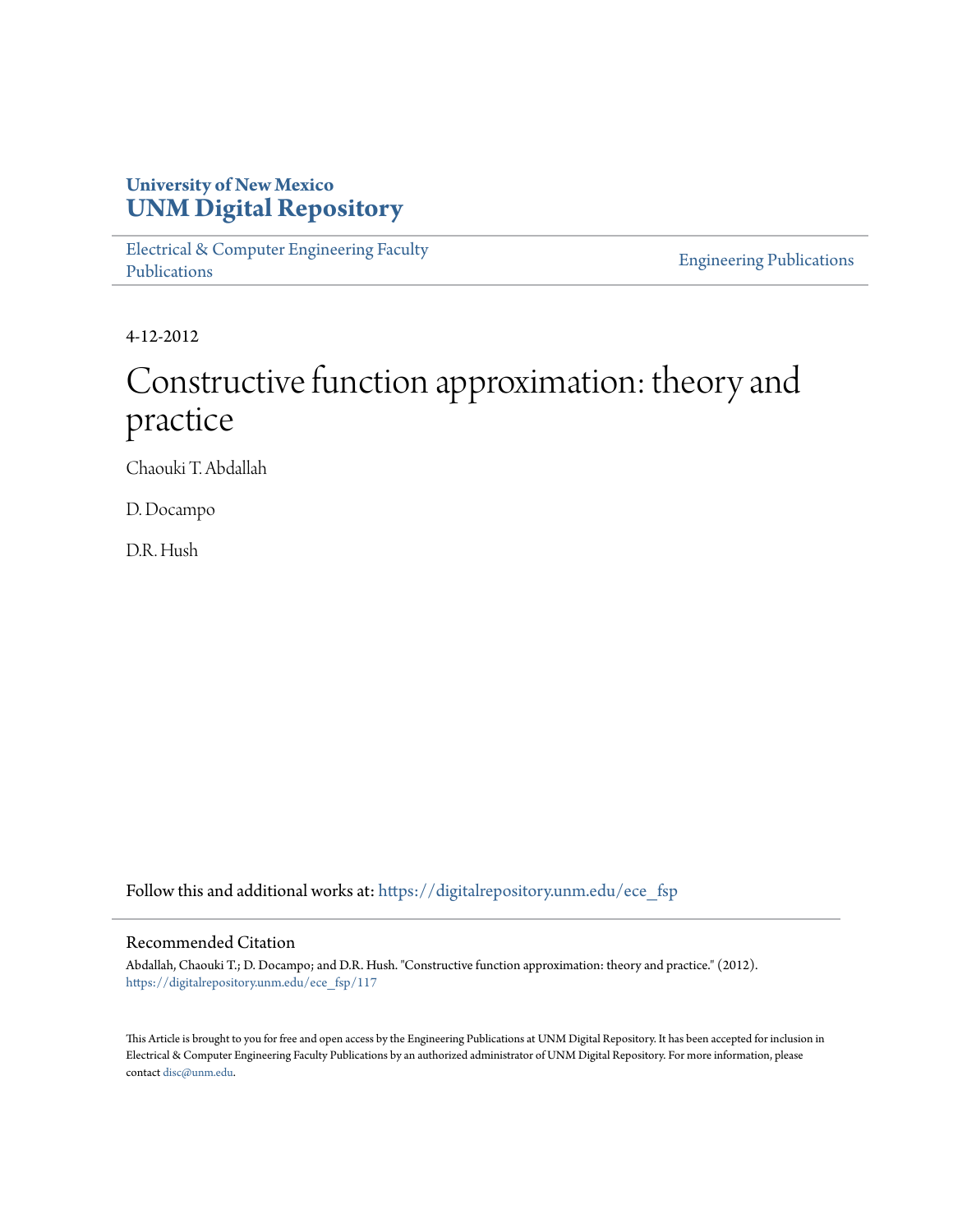This is page 1 Printer: Opaque this

## Constructive Function Approximation: Theory and Practice

D. Docampo D.R. Hush C.T. Abdallah

> ABSTRACT In this paper we study the theoretical limits of finite constructive convex approximations of a given function in a Hilbert space using elements taken from a reduced subset. We also investigate the trade-off between the global error and the partial error during the iterations of the solution. These results are then specialized to constructive function approximation using sigmoidal neural networks. The emphasis then shifts to the implementation issues associated with the problem of achieving given approximation errors when using a finite number of nodes and a finite data set for training.

## 1 Introduction

It has been shown that continuous functions on compact subsets of  $\mathbb{R}^d$  can be uniformly approximated by linear combinations of sigmoidal functions [11, 20]. What was missing from that result is how the error in the approximation is related to the number of sigmoids used. This can be phrased in a more general way as the problem of approximating a given element (function) f in a Hilbert space H by means of an iterative sequence  $f_n$ , and has an impact in establishing convergence results for projection pursuit algorithms [22], neural network training [5] and classification [12]. Moreover, the fact that one will have to achieve the approximation when samples of f are given has been largely forgotten by most papers which quote the results of [11, 20]. The approximation problem can be given a constructive solution where the iterations taking place involve computations in a reduced subset G of H  $[22, 5]$ . This leads to algorithms such as projection pursuit. Convergence of the classical projection pursuit regression techniques [13] however, has been shown to be very slow unless the iterate  $f_{n+1}$  is chosen to be an optimal combination of the past iterate  $f_n$  and a ridge function of elements of the subset G. The bound of the error in this approximation has been refined several times since the initial non-constructive proof given by Maurey, as reported in [23]. Jones [22] provided the first constructive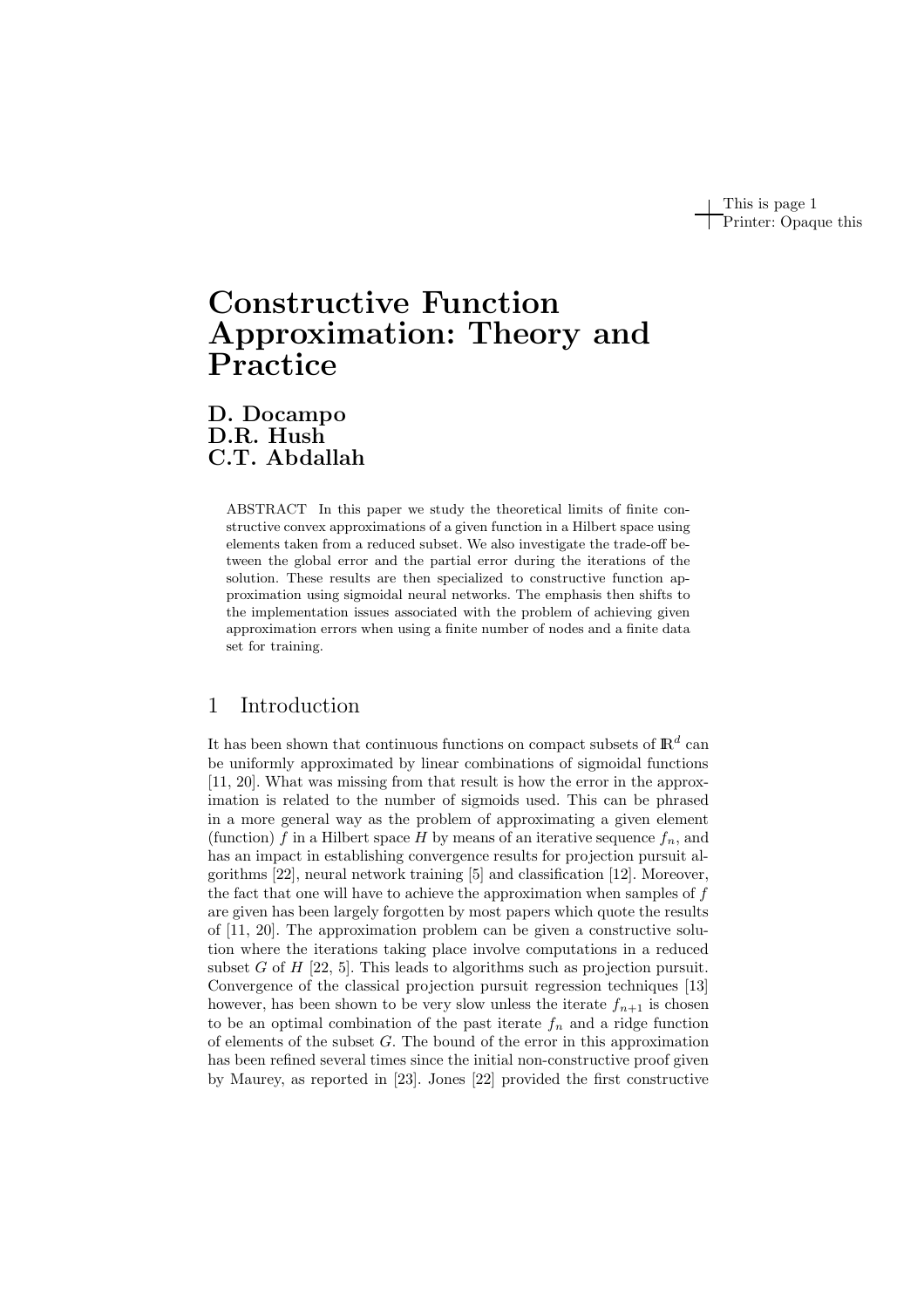solution to the problem of finding finite convex approximations of a given function in a Hilbert space using elements taken from a reduced subset. His results have been recently refined by Barron [3] and Dingankar [12]. In this paper we report that the rate of convergence obtained in [22] and [5] is the maximum achievable, and, only under some restricted assumptions, the results in Dingankar can be derived as the optimal convex combination to preserve the desired convergence rate.

In the first part of the paper, we formulate the approximation problem in such a way that we can study the limits of the global error, obtain the best possible trade-off between global and partial errors, and give theoretical bounds for the global error when a prespecified partial error is fixed. We then concentrate on the implementation aspects of the problem, specifically, the problem of achieving a certain approximation error using one approximating function at a time. We then discuss some specific sigmoidal functions and algorithms which have been shown to be efficient in solving a particular step of the approximation problem.

The rest of the paper is organized as follows: We start out by reviewing some theoretical results in section 2 where we state the problem and highlight its practical implications. In section 3 we review the theoretical solutions to the problem, and provide the framework under which those solutions can be derived. In section 4 we analyze the limits of the global error and its relation to the partial errors at each step of the iterative process. In section 5 we specialize the constructive functions to sigmoidal functions. Section 6 presents the practical issues associated with implementing a constructive algorithm with an eye towards neural network results. Finally, section 7 presents our conclusions.

## 2 Overview of Constructive Approximation

In this section, we state and present some theoretical results on the constructive approximation problem. In order to state the results in their full generality, let  $G$  be a subset of a real or complex Hilbert space  $H$ , with norm  $\|.\|$ , such that its elements, g, are bounded in norm by some positive constant b. Let  $\bar{co}(G)$  denote the convex closure of G (i.e. the closure of the convex hull of  $G$  in  $H$ ). The first global bound result, attributed to Maurey, concerning the error in approximating an element of  $\bar{co}(G)$  using convex combinations of  $n$  points in  $G$ , is the following:

**Lemma 2.1** Let f be an element of  $\overline{co}(G)$  and c a constant such that  $c > b^2 - ||f||^2 = b_f^2$ . Then, for each positive integer n there is a point  $f_n$  in the convex hull of some n points of G such that:

$$
||f - f_n||^2 \le \frac{c}{n}
$$

 $\triangle$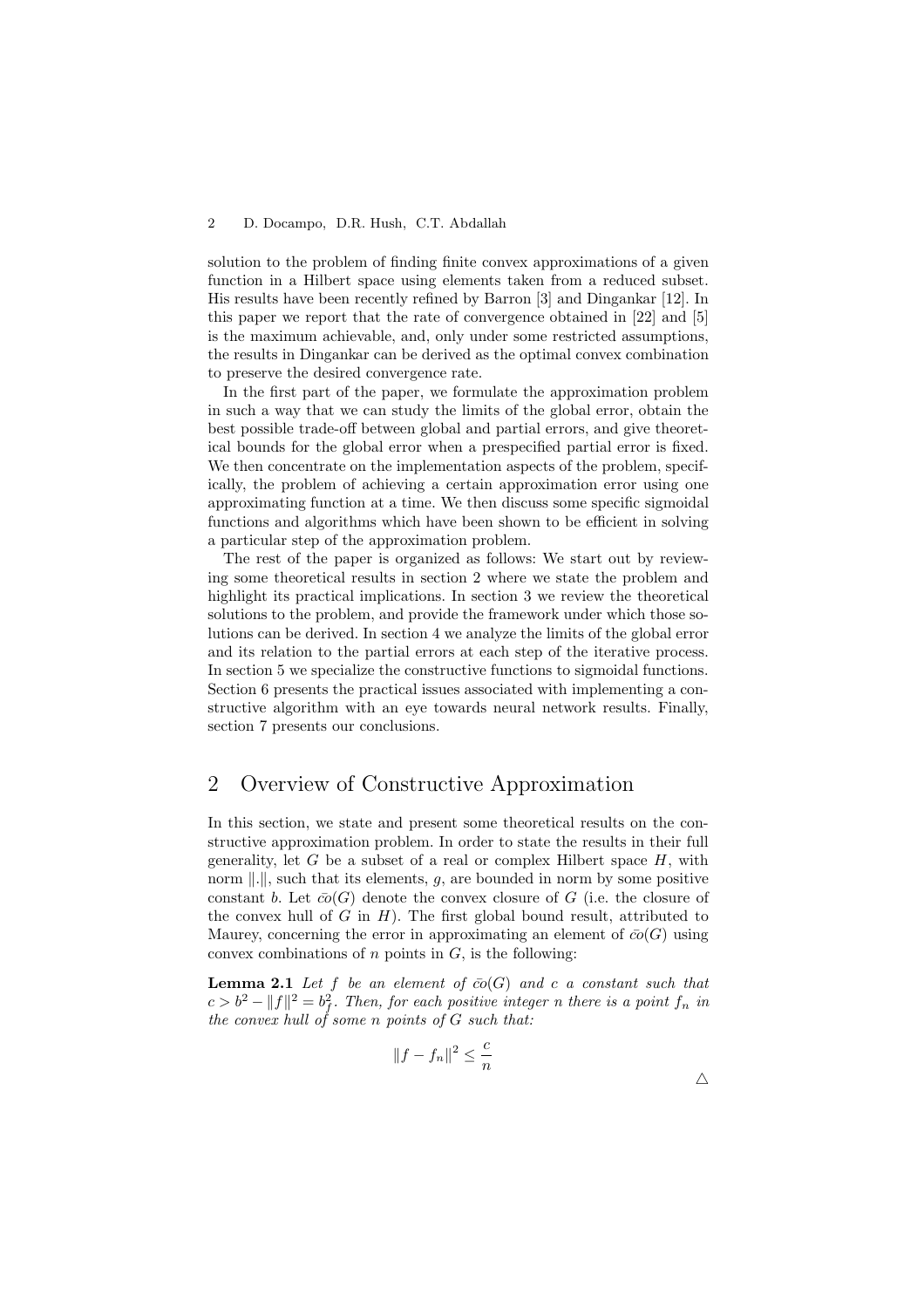The first constructive proof of this lemma was given by Jones [22] and refined by Barron [3]; the proof includes an algorithm to iterate the solution. In the next section, a review of the constructive proof will be presented. We will specifically prove the following in section 3.

**Theorem 2.1** For each element f in  $\bar{co}(G)$ , let us define the parameter  $\gamma$ as follows:

$$
\gamma = \inf_{v \in H} \sup_{g \in G} \{ ||g - v||^2 - ||f - v||^2 \}
$$

Let now  $\delta$  be a constant such that  $\delta > \gamma$ . Then, we can construct an iterative sequence  $f_n$ ,  $f_n$  chosen as a convex combination of the previous iterate  $f_{n-1}$ and a  $g_n \in G$ ,  $f_n = (1 - \lambda)f_{n-1} + \lambda g_n$ , such that:

$$
||f - f_n||^2 \le \frac{\delta}{n}
$$

Proof: See section 3.

Note that this new parameter,  $\gamma$ , is related to Maurey's  $b_f^2$ , since if we make  $v = 0$  in the definition of  $\gamma$  we realize that  $\gamma \leq b_f^2$ .

П

The relation between this problem and the universal approximation property of sigmoidal networks was clearly established by [22, 5]; specifically, under certain mild restrictions, continuous functions on compact subsets of  $\mathbb{R}^d$  belong to the convex hull of the set of sigmoidal functions that one hidden layer neural networks can generate. Moreover, since the proofs are constructive, an algorithm to achieve the theoretical bounds is provided as well.

Other nonlinear approximation techniques have also benefited from the solution to this problem: approximation by hinged hyperplanes [8], projection pursuit regression [28] and radial basis functions [17]. In all these related approximation problems the solution can always be constrained to fall in the closure of the convex hull of a subset of functions (e.g. hinged hyperplanes, ridge functions or radial basis functions in the examples mentioned above).

## 3 Constructive Solutions

For the sake of clarity and completeness, we include here the proof given in [5] and [12].

**Lemma 3.1** Given  $f \in \overline{co}(G)$ , for each element of  $co(G)$ , h, and  $\lambda \in [0,1]$ :

$$
\inf_{g \in G} ||f - (1 - \lambda)h - \lambda g||^2 \le (1 - \lambda)^2 ||f - h||^2 + \lambda^2 \gamma \tag{1.1}
$$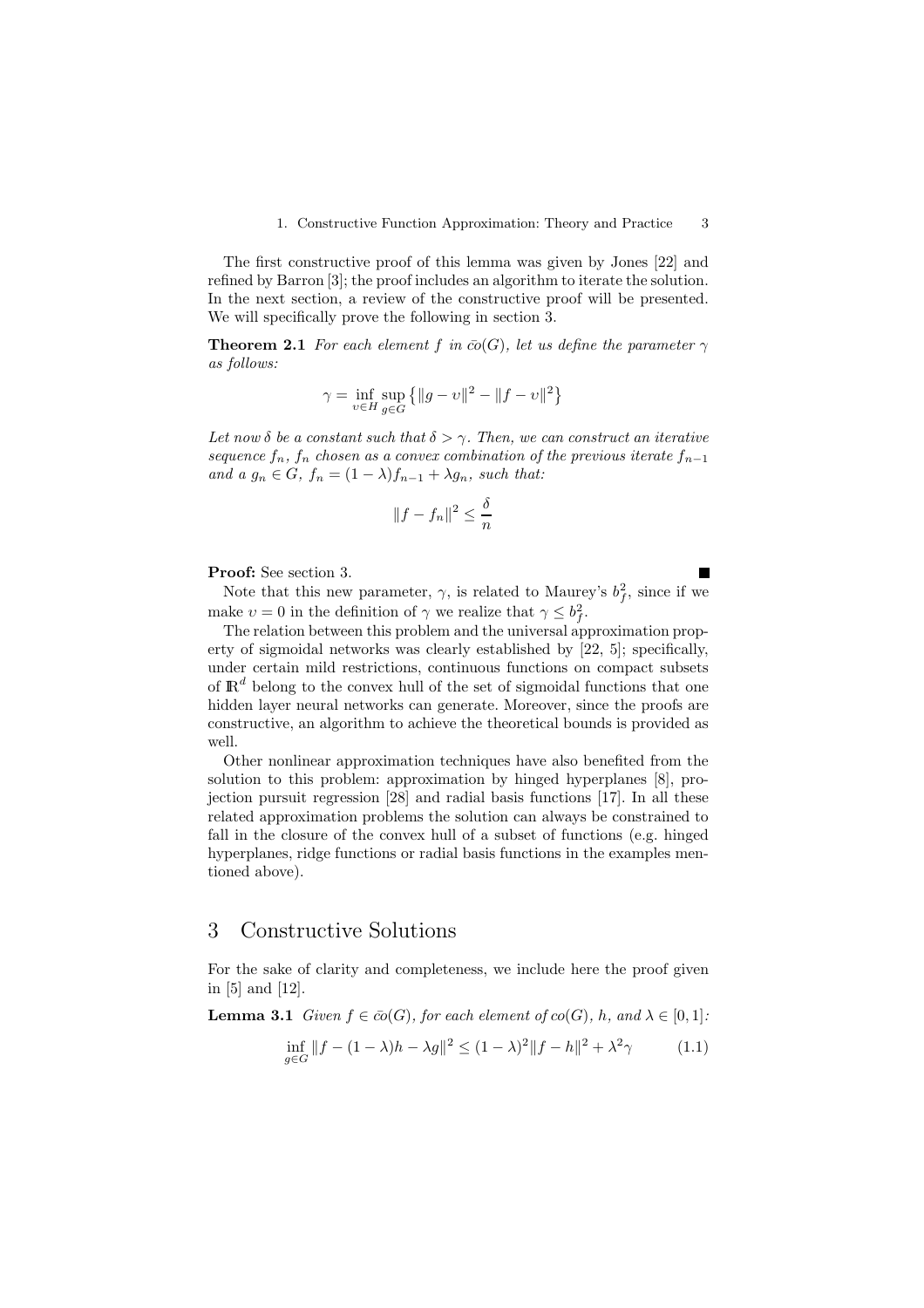**Proof:** The proof of the lemma will be carried out for  $f \in co(G)$ ; it extends to elements in  $\bar{co}(G)$  because of the continuity of all the terms involved in the inequalities [10].

Since  $f \in co(G)$ , there exists a convex combination of elements  $g^*$  from  $G$ , so that  $f = \sum_{k=1}^{m} \alpha_k g_k^*$ . Let then  $g^*$  be a random vector taking values on H with probabilities  $P(g^* = g_k^*) = \alpha_k$ .

Then: 
$$
E(g^*) = f
$$
,  $var(g^*) = E(||g^* - f||^2) = E(||g^*||^2) - ||f||^2 \le b_f^2$ .  
Additionally, for  $v \in H$ ,

 $var(g^*) = var(g^* - v) = E(||g^* - v - (f - v)||^2) = E(||g^* - v||^2) - ||f - v||^2.$ Thus,  $\forall v \in H$ ,

$$
var(g^*) \leq \sup_{g \in G} ||g - v||^2 - ||f - v||^2 \Rightarrow
$$
  

$$
var(g^*) \leq \inf_{v \in H} \sup_{g \in G} ||g - v||^2 - ||f - v||^2 = \gamma.
$$

Now, for  $\lambda \in [0, 1]$  and  $d \in H$ ,

 $E(||\lambda(g^* - f) + d||^2) = \lambda^2 E(||g^* - f||^2) + ||d||^2 \leq \lambda^2 \gamma + ||d||^2,$ and for  $\lambda \in [0, 1]$ 

$$
\inf_{g \in G} ||f - (1 - \lambda)h - \lambda g||^2 \le E (||(1 - \lambda)h + \lambda g^* - f||)^2 \le
$$
  

$$
\le E (||(1 - \lambda)(h - f) + \lambda (g^* - f)||)^2 \le (1 - \lambda)^2 ||f - h||^2 + \lambda^2 \gamma
$$

which concludes the proof of Lemma 3.1.

$$
\overline{\wedge}
$$

We can now prove Theorem 2.1, using an inductive argument.

**Proof:** At step 1, find  $g_1$  and  $\epsilon_1$  so that  $||f - g_1||^2 \leq \inf_G ||f - g||^2 + \epsilon_1 \leq \delta$ . This is guaranteed by (1.1), for  $\lambda = 1$  and  $\epsilon_1 = \delta - \gamma$ .

Let now  $f_n$  be our iterative sequence of elements in  $co(G)$ , and assume that for  $n > 2$ ,

$$
||f - f_{n-1}||^2 \le \delta/(n-1)
$$

It is then possible to choose among different values of  $\lambda$  and  $\epsilon_n$  so that:

$$
(1 - \lambda)^2 \|f_{n-1} - f\|^2 + \lambda^2 \gamma \le \frac{\delta}{n} - \epsilon_n \tag{1.2}
$$

At step n, select  $g_n$  such that:

$$
||f - (1 - \lambda)f_{n-1} - \lambda g_n||^2 \le \inf_{g \in G} ||f - (1 - \lambda)f_{n-1} - \lambda g||^2 + \epsilon_n \qquad (1.3)
$$

Hence, using (1.1), (1.3) and (1.2), we get:  $||f - f_n||^2 \le \frac{\delta}{n}$  $\frac{1}{n}$ , and that completes the proof of Theorem 2.1. $\blacksquare$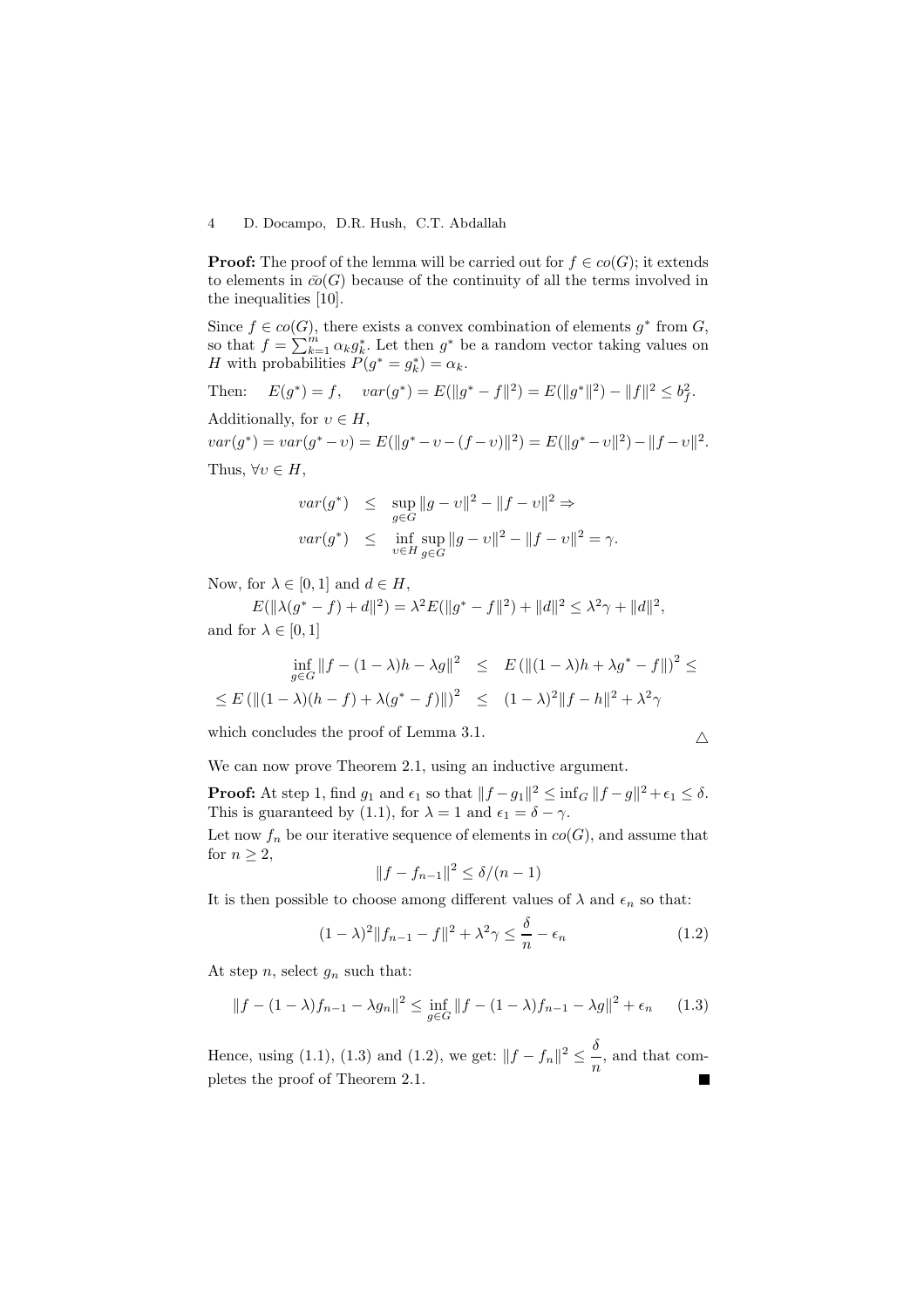#### 1. Constructive Function Approximation: Theory and Practice 5

The values of  $\lambda$  and  $\epsilon_n$  in [5] and [12] are related to the parameter  $\alpha$ ,  $\alpha = \delta/\gamma - 1$ , in the following way:

$$
[5] : \lambda = \frac{\|f - f_{n-1}\|^2}{\gamma + \|f - f_{n-1}\|^2}; \qquad \epsilon_n = \frac{\alpha \delta}{n(n + \alpha)}
$$

$$
[12] : \lambda = \frac{1}{n}; \qquad \epsilon_n = \frac{\alpha \gamma}{n^2}
$$

It is easy to check that, in both cases,  $\epsilon_1$  is equal to  $\delta - \gamma$  as stated in the proof.

Given that the values of the constant  $\lambda$  are different in both cases, we first look for the values of  $\lambda$  which make the problem solvable (i.e. feasible values for the constant  $\lambda$ ). Admissible values of  $\lambda$  will have to satisfy inequality (1.2) for positive values of  $\epsilon_n$ ; it is easy to show that those values fall in the following interval, centered at Barron's optimal value for  $\lambda$ :

$$
\frac{\|f - f_{n-1}\|^2}{\gamma + \|f - f_{n-1}\|^2} \pm \frac{1}{\gamma + \|f - f_{n-1}\|^2} \sqrt{\|f - f_{n-1}\|^4 - \|f - f_{n-1}\|^2 + \frac{\delta}{n}}
$$

To evaluate the possible choices for the bound  $\epsilon_n$  we need to make use of the induction hypothesis; introducing it in inequality (1.2), values of  $\lambda$ should now satisfy

$$
(1 - \lambda)^2 \frac{\delta}{n - 1} + \lambda^2 \gamma \le \frac{\delta}{n} - \epsilon_n
$$

In this case, admissible values of  $\lambda$  for positive values of  $\epsilon_n$  fall in the interval (which always contains the value of  $\lambda = 1/n$ ):

$$
\frac{1+\alpha}{n+\alpha} \pm \frac{n-1}{n+\alpha} \sqrt{\frac{\alpha(1+\alpha)}{n(n-1)}}
$$

In Figure 1 we show the bounds of this second interval for  $\lambda$  as a function of n. The bounds are shown in solid lines, the center of the interval using a dotted line, and the value of  $\lambda$  in [12] using a dash dotted line. Note how the dash-dotted line approaches the limits of the interval, which results in a poorer value for  $\epsilon_n$ , as will be shown later.

#### 3.1 Discussion

Since the results presented so far achieve a bound of the global error of  $O(1/n)$ , and, to construct the solution, a partial error  $\epsilon_n$  of  $O(1/n^2)$  is the maximum allowed at each step, it is useful to formulate the following questions: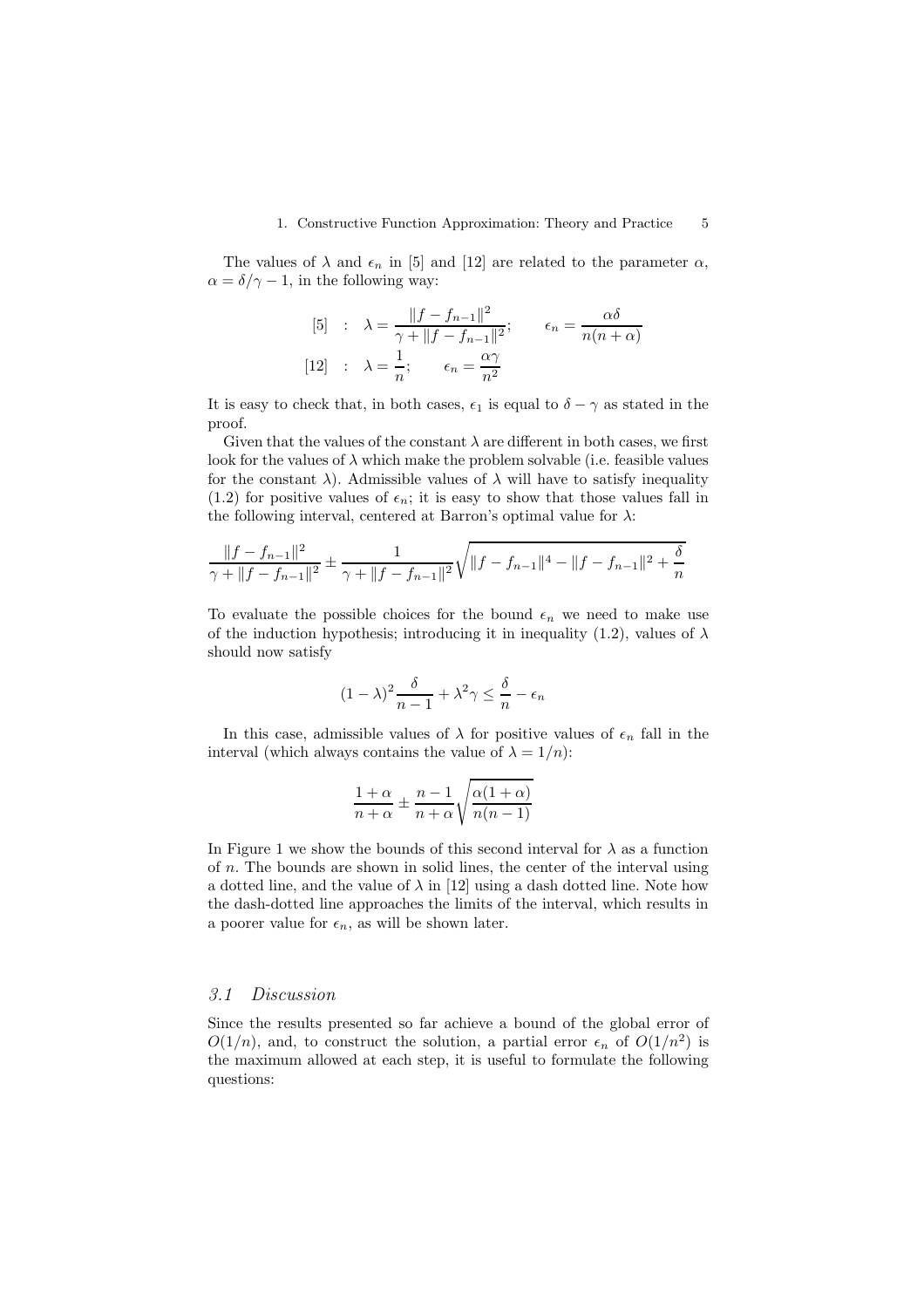

FIGURE 1. admissible values of  $\lambda$  for  $\alpha = 1$ 

- 1. Is there any possibility of achieving a further reduction in the global error using convex combinations of  $n$  elements from  $G$ ? What is the minimum bound for the global error assuming  $\epsilon_n = 0$  for all n?
- 2. What is the optimal choice of  $\lambda$  for a given bound, so that  $\epsilon_n$  is maximum, making the quasi-optimization problem at each step easier to solve?
- 3. For that the optimal choice of  $\lambda$  and a prespecified partial error,  $\epsilon_n$ , what is bound for the global approximation problem?

Based on the assumptions made and in Lemma 3.1, let us formulate the problem again in a more general way: Our objective is to look for a constructive approximation so that the overall error using  $n$  elements from G satisfies the following inequality:

$$
||f - f_n||^2 \le \frac{\delta}{b(n)}\tag{1.4}
$$

 $b(n)$  being a function of the parameter n which indicates the order of our approximation (i.e.  $b(n) = n$  both in [22] and [12]) and  $\delta$  the parameter related to  $\gamma$  as defined before.

In what follows we will assume that the iterate  $f_n$  will be chosen as a convex combination of the previous iterate  $f_{n-1}$  and a point in  $G, g_n$ ; this introduces a loss of generality, since other constructive approaches could be devised in order to re-optimize the coefficients of previous elements from G at each step. The facts that  $f_n$  is forced to be a convex combination of  $n$  elements from  $G$ , and our algorithm has to be constructive, mean that  $f_n$  is in the convex hull of  $\{g_1, g_2, \ldots, g_n\}$  and  $f_{n-1}$  is in the convex hull of  ${g_1, g_2, \ldots, g_{n-1}}$ , but that does not imply that  $f_n$  must be a convex combination of  $f_{n-1}$  and  $g_n$ , as can be easily shown. We leave the more general problem for further investigation and concentrate here on the case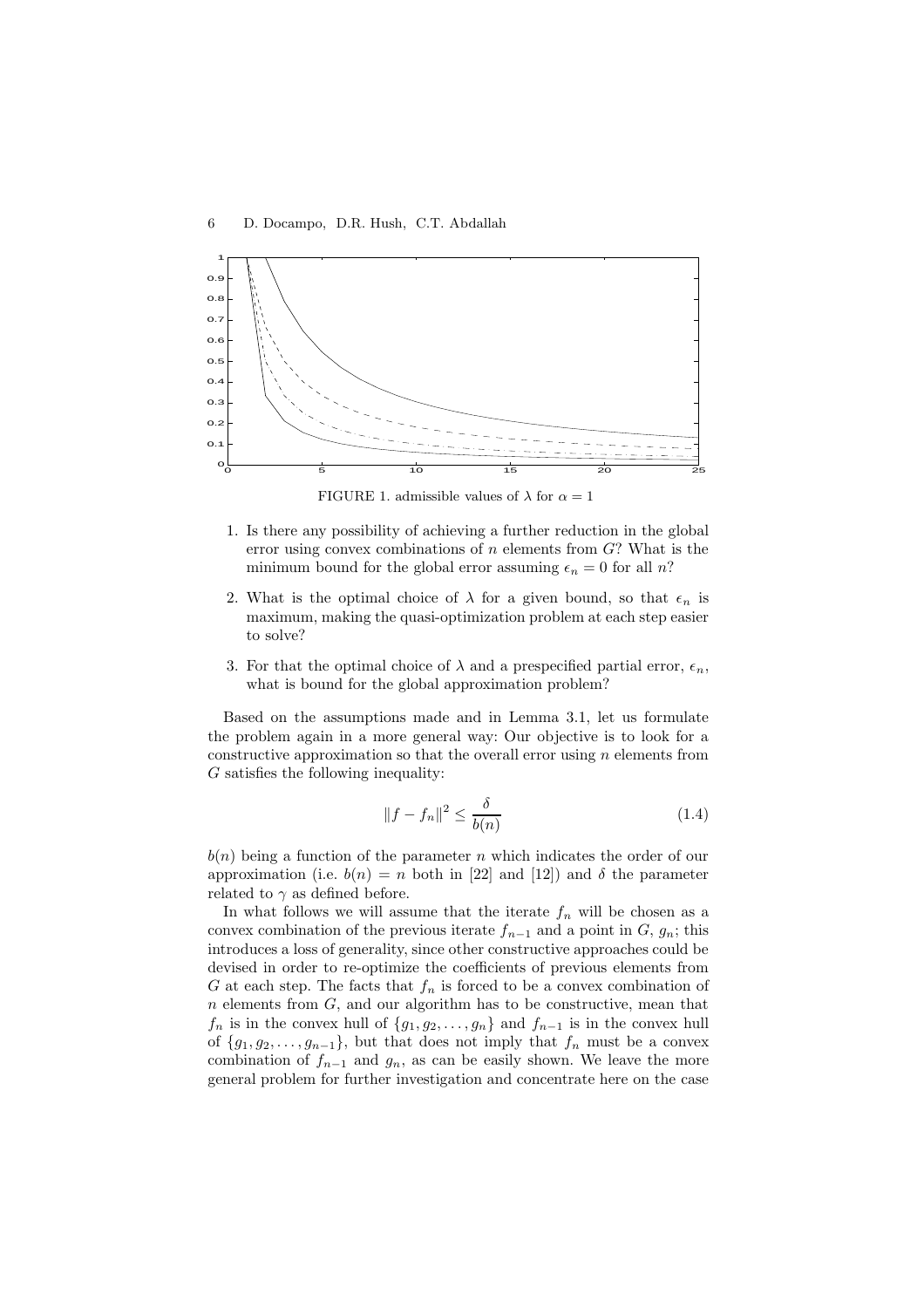where constructiveness of the algorithm is taken as in [22] and [12] to be equivalent to the constraint that, at each step,  $f_n$  is in the convex hull of  ${f_{n-1}, g_n}.$ 

Before we try to answer the three questions posed at the beginning of this section, let us now set up a framework where the constructive results can be derived.

Let  $f_n = (1 - \lambda)f_{n-1} + \lambda g_n$ , then, in our approximation problem we want to find  $\lambda$ ,  $\epsilon_n$ , and the function  $b(n)$  so that:

$$
||f - f_n||^2 \le \inf_{0 < \lambda < 1} \inf_{g \in G} ||f - (1 - \lambda)f_{n-1} + \lambda g||^2 + \epsilon_n
$$
  
\n
$$
\le \inf_{0 < \lambda < 1} (1 - \lambda)^2 ||f - f_{n-1}||^2 + \lambda^2 \gamma + \epsilon_n
$$
  
\n
$$
\le \inf_{0 < \lambda < 1} (1 - \lambda)^2 \frac{\delta}{b(n-1)} + \lambda^2 \gamma + \epsilon_n \le \frac{\delta}{b(n)} \quad (1.5)
$$

Since  $\delta = (1 + \alpha)\gamma$ , we can rewrite the last inequality in the following way:

$$
\inf_{0 < \lambda < 1} (1 - \lambda)^2 \frac{\delta}{b(n-1)} + \lambda^2 \delta + \epsilon_n - \lambda^2 \alpha \gamma \le \frac{\delta}{b(n)}
$$

This last expression represents the trade-off between the global error we are trying to achieve  $\delta/b(n)$  and the error at each of the subproblems,  $\epsilon_n$ .

We are going to prove the following: if we set  $\epsilon_n = \lambda^2 \alpha \gamma$ , then, for a given  $\lambda$ , the best rate of convergence of the approximation which can be achieved, measured in  $b(n)$ , is the one given in [12] and [5], and the optimal value of  $\lambda$  which minimizes  $\epsilon_n$  for that best rate of convergence is precisely the value given in [12]. To see that, let's introduce the value of  $\epsilon_n$  in (1.5), then:

$$
(1 - \lambda)^2 \frac{\delta}{b(n-1)} + \lambda^2 \delta \le \frac{\delta}{b(n)}
$$

Hence,

$$
(1 - \lambda)^2 + b(n - 1)\lambda^2 \le \frac{b(n - 1)}{b(n)}
$$

and then:

$$
P(\lambda) = \lambda^2 ((1 + b(n - 1)) - 2\lambda + 1 - \frac{b(n - 1)}{b(n)} \le 0
$$
 (1.6)

 $P(\lambda)$  has to have a discriminant greater than or equal than 0 for the inequality (1.6) to hold. So,

$$
1 - (1 + b(n - 1)) \left( 1 - \frac{b(n - 1)}{b(n)} \right) \ge 0
$$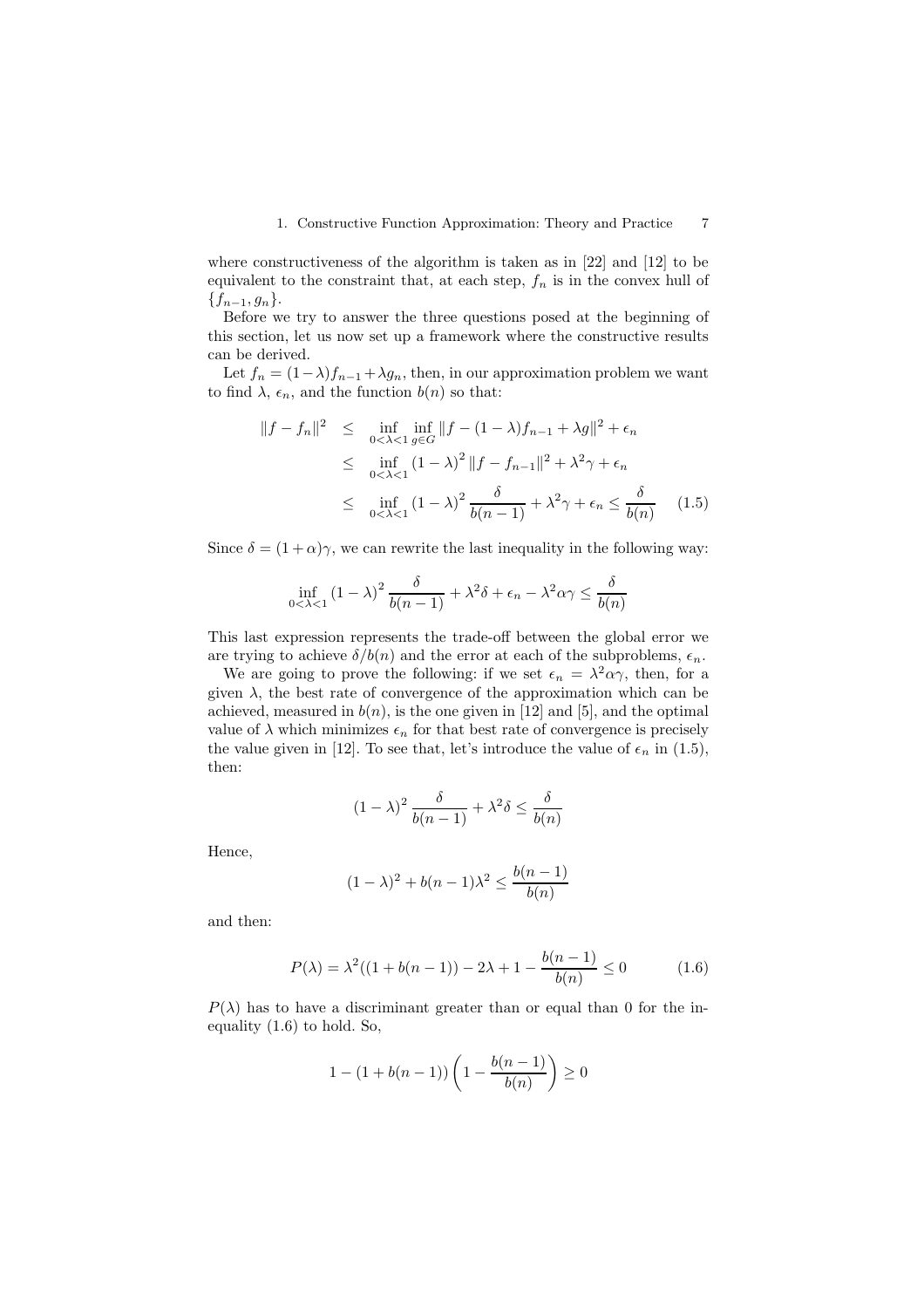and then, finally:

$$
b(n) \geq (1 + b(n - 1))(b(n) - b(n - 1)) \Leftrightarrow
$$
  
\n
$$
b(n - 1) \geq b(n - 1)(b(n) - b(n - 1)) \Leftrightarrow
$$
  
\n
$$
b(n) \leq 1 + b(n - 1) \tag{1.7}
$$

Inequality (1.7) proves that, under the assumption that  $\epsilon_n = \lambda^2 \alpha \gamma$ , there is no better rate of convergence using these kind of convex constructive solutions that the one obtained in references [22] and [12], since the maximum rate is obtained when

$$
b(n) = 1 + b(n - 1) \Rightarrow b(n) = b(1) + n - 1 = n \tag{1.8}
$$

Furthermore, for this rate of convergence there is only one zero of the function  $P(\lambda)$ , namely,  $\lambda = (1/n)$  which is the optimal value and coincides with the one provided in Dingankar's algorithm.

We will next answer the questions posed at the beginning of this section, concerning the limits and bounds of the approximation.

## 4 Limits and Bounds of the Approximation

If we look back at expression (1.5), we will notice that, after using Lemma 3.1, we have at each step a quadratic problem in  $\lambda$ , which consists of minimizing

$$
Q(\lambda_n) = (1 - \lambda_n)^2 \frac{\delta}{b(n-1)} + \lambda_n^2 \gamma
$$

provided that the induction hypothesis  $(1.4)$  is satisfied for  $k < n$ . We have introduced the notation  $\lambda_n$  to stress the variation of this parameter along the iterative process.

Taking derivatives, we get

$$
\lambda_n \gamma = (1 - \lambda_n) \frac{\delta}{b(n-1)} \Rightarrow
$$
  

$$
\lambda_n = \frac{(1 - \lambda_n)\delta}{\gamma b(n-1)} = \frac{1 + \alpha}{1 + \alpha + b(n-1)}
$$
(1.9)

Hence, we get the following expression of the optimal error bound:

$$
||f - f_n||^2 \le (1 - \lambda_n)^2 \left[ \frac{\delta}{b(n-1)} + \frac{(1+\alpha)\delta}{b^2(n-1)} \right] + \epsilon_n
$$
  
= 
$$
\delta \left( \frac{b^2(n-1)}{1+\alpha+b(n-1)} \right) \left( \frac{1+\alpha+b(n-1)}{b^2(n-1)} \right) + \epsilon_n
$$
  
= 
$$
\frac{\delta}{1+\alpha+b(n-1)} + \epsilon_n = \frac{\delta}{b(n)}
$$
(1.10)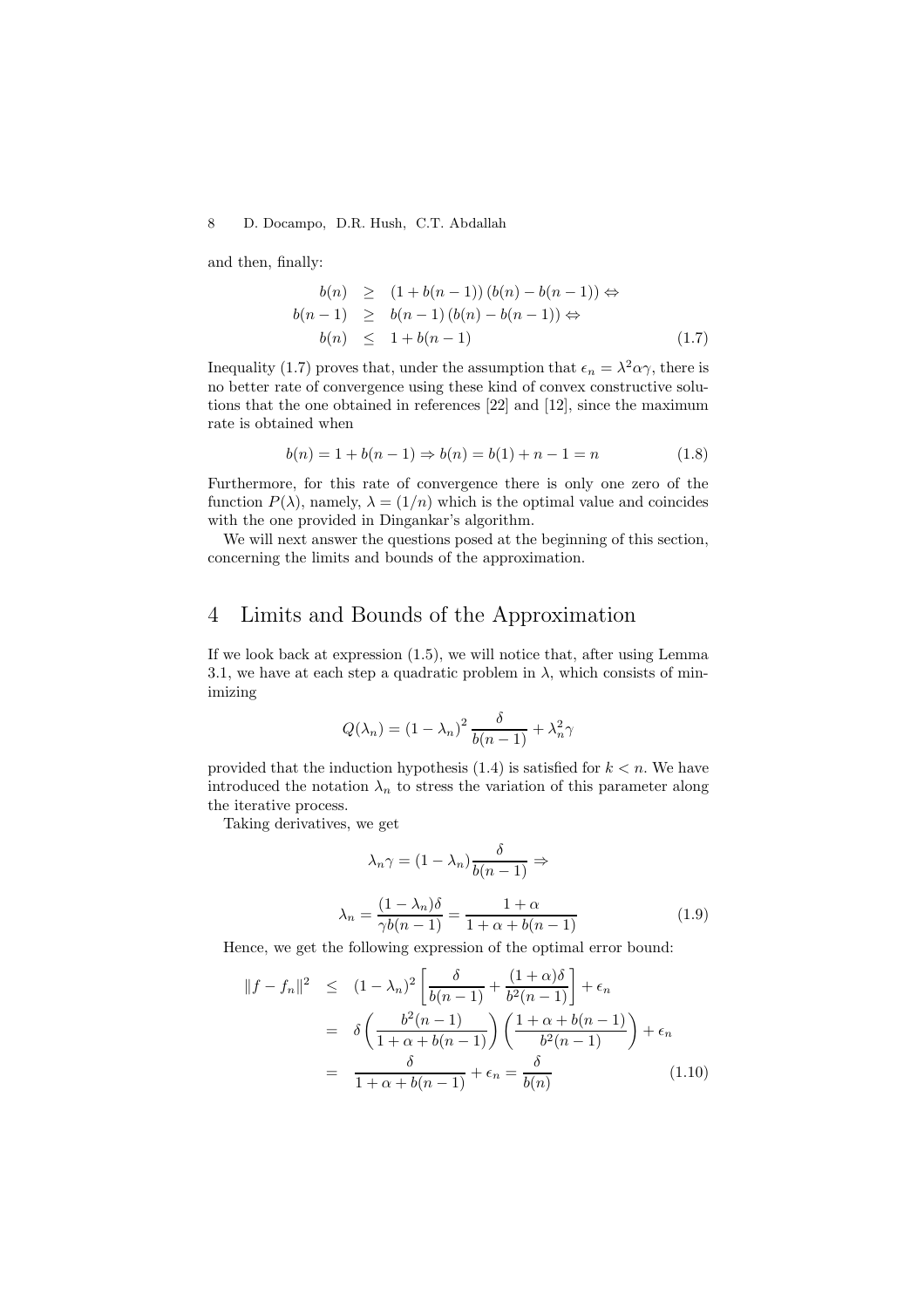#### 1. Constructive Function Approximation: Theory and Practice 9

From (1.10) we can write the following expression for  $b(n)$  and  $\epsilon_n$ :

$$
\frac{1}{b(n)} = \frac{1}{1+\alpha+b(n-1)} + \frac{\epsilon_n}{\delta} \tag{1.11}
$$

and then

$$
\epsilon_n = \frac{\delta}{b(n)(1 + \alpha + b(n-1))} [1 + \alpha + b(n-1) - b(n)] \tag{1.12}
$$

From this last expression we conclude that there is a fundamental limitation in the rate of convergence that can be achieved under the hypothesis made so far, namely:

$$
b(n) - b(n-1) \le 1 + \alpha = \frac{\delta}{\gamma}
$$

#### 4.1 Minimum Global Error

Assuming that we can solve the partial approximation problems at each step of the iteration, so  $\epsilon_n = 0, n \geq 1$ , then

$$
b(n) = 1 + \alpha + b(n - 1) \quad \Rightarrow \quad b(n) = n(1 + \alpha)
$$

provided that we make  $b(1) = 1 + \alpha$ , which means that we should find an element  $g_1$  in G so that

$$
||f - f_1||^2 \le \frac{\delta}{1 + \alpha}
$$

which is guaranteed by Lemma 3.1. Hence, the best rate of convergence that can be obtained follows the law  $c/n$ , since

$$
\frac{\delta}{n(1+\alpha)} = \frac{\gamma}{n}
$$

We have then reached the minimum value of the constant c, namely  $c = \gamma$ . Note that for this minimum to be reached we have

$$
\lambda_n = \frac{1+\alpha}{(1+\alpha)n} = \frac{1}{n}
$$

so the optimal convex combination would be the average of  $n$  elements from  $G$ , as in [12].

We have then answered the first of our questions. We now examine the trade-off between the global error and  $\epsilon_n$ . Specifically, we will find the minimum global error for a specified partial error,  $\epsilon_n$ , and the maximum bound we can place on the partial error for a prespecified rate of convergence.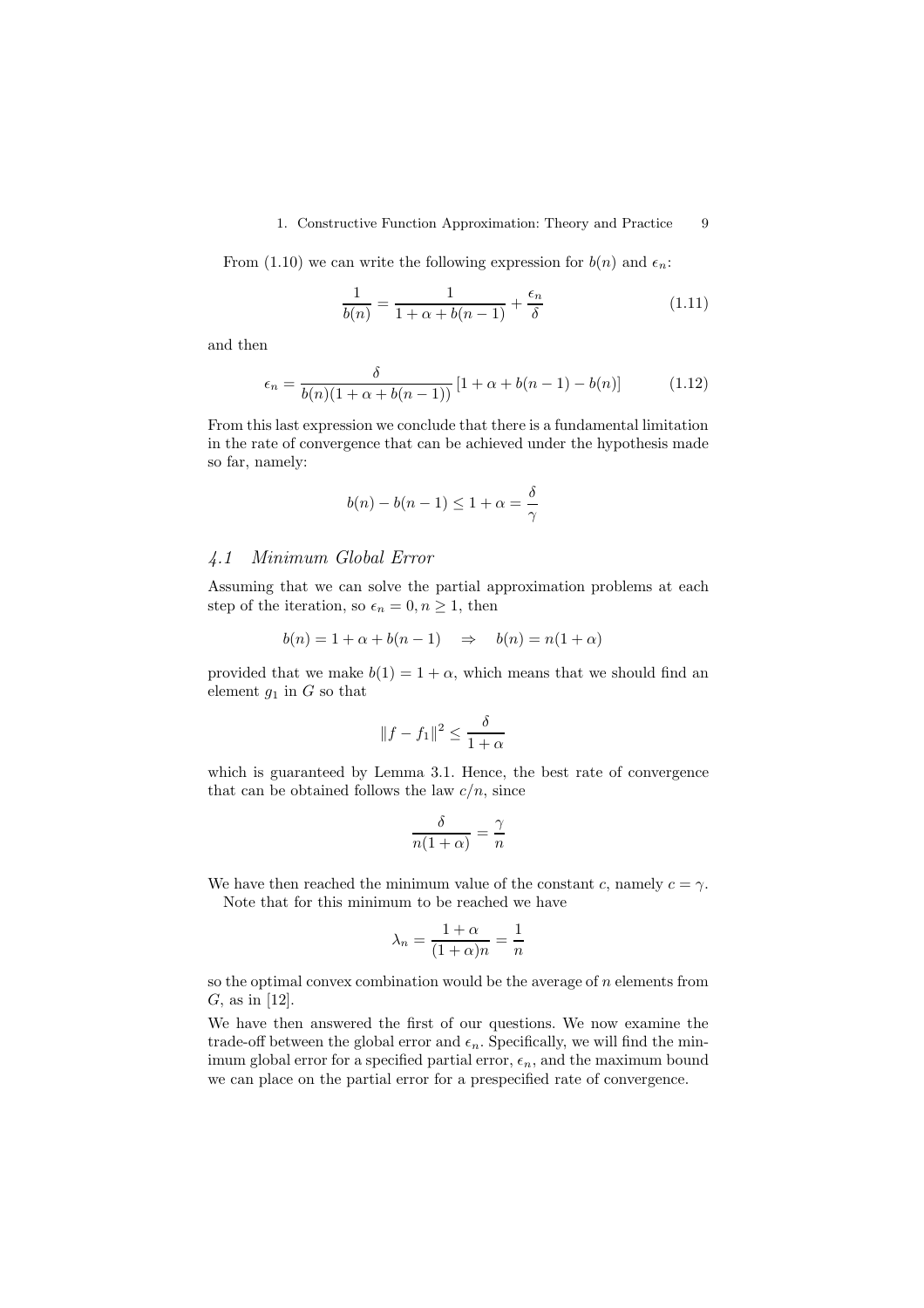#### 4.2 Fixing  $\epsilon_n$

Given the nonlinear character of the recursion involved in (1.11), there is no analytical procedure to find a closed expression for  $b(n)$ . However, we can compute the bound of the approximation following the flow diagram of the optimal procedure, and from it derive some asymptotically results.

- 1. Select a constant  $\delta$  such that  $\delta > \gamma$ ; let  $\delta = (1 + \alpha)\gamma$ .
- 2. Find  $g_1 \in G$  so that  $||f g_1||^2 \le \delta$ . Set  $f_1 = g_1$ .
- 3. For  $n > 1$ , evaluate:

(a) 
$$
\lambda_n = (1 + \alpha) / (1 + \alpha + b(n - 1))
$$
 from (1.9)

(b) Find  $g_n \in G$  so that

$$
||f - (1 - \lambda_n)f_{n-1} - \lambda_n g_n||^2 \le \inf_G ||f - (1 - \lambda_n)f_{n-1} - \lambda_n g||^2 + \epsilon_n
$$

- (c) Make  $f_n = (1 \lambda_n)f_{n-1} + \lambda_n g_n$
- (d) Compute  $b(n)$  from  $(1.11)$

In order to make the appropriate comparisons with previous results, we will set  $\epsilon_n = (\alpha \gamma/n^2)$ , as in [12]. Then, again under the induction hypothesis,

$$
\frac{1}{b(n)} = \frac{1}{1 + \alpha + b(n-1)} + \frac{\alpha}{(1 + \alpha)n^2}
$$

To predict the asymptotic behavior of  $b(n)$ , let us assume that, at step  $n-1, b(n-1) \geq \beta(1+\alpha)(n-1)$ , we will prove then that, for some values of the constant  $\beta$ , we can imply that also  $b(n) \geq \beta(1+\alpha)n$ .

Since  $b(n-1) \geq \beta(1+\alpha)(n-1)$ , we have:

$$
\frac{1}{b(n)} \leq \frac{1}{(1+\alpha)(1+\beta(n-1))} + \frac{\alpha}{(1+\alpha)n^2} \Rightarrow
$$
  

$$
\frac{1+\alpha}{b(n)} \leq \frac{1}{1+\beta(n-1)} + \frac{\alpha}{n^2} \Rightarrow
$$
  

$$
\frac{b(n)}{n(1+\alpha)} \geq \frac{n(1+\beta(n-1))}{n^2+\alpha(1+\beta(n-1))} \Rightarrow
$$
  

$$
\frac{b(n)}{n(1+\alpha)} \geq \beta \iff n(1-\beta) \geq \beta\alpha(1+\beta(n-1)) \Leftrightarrow
$$
  

$$
n(1-\beta-\beta^2\alpha) \geq \beta\alpha(1-\beta)
$$

This last inequality is asymptotically fulfilled for any value of  $\beta$  such that:

$$
0\leq \beta\leq \frac{\sqrt{4\alpha+1}-1}{2\alpha}
$$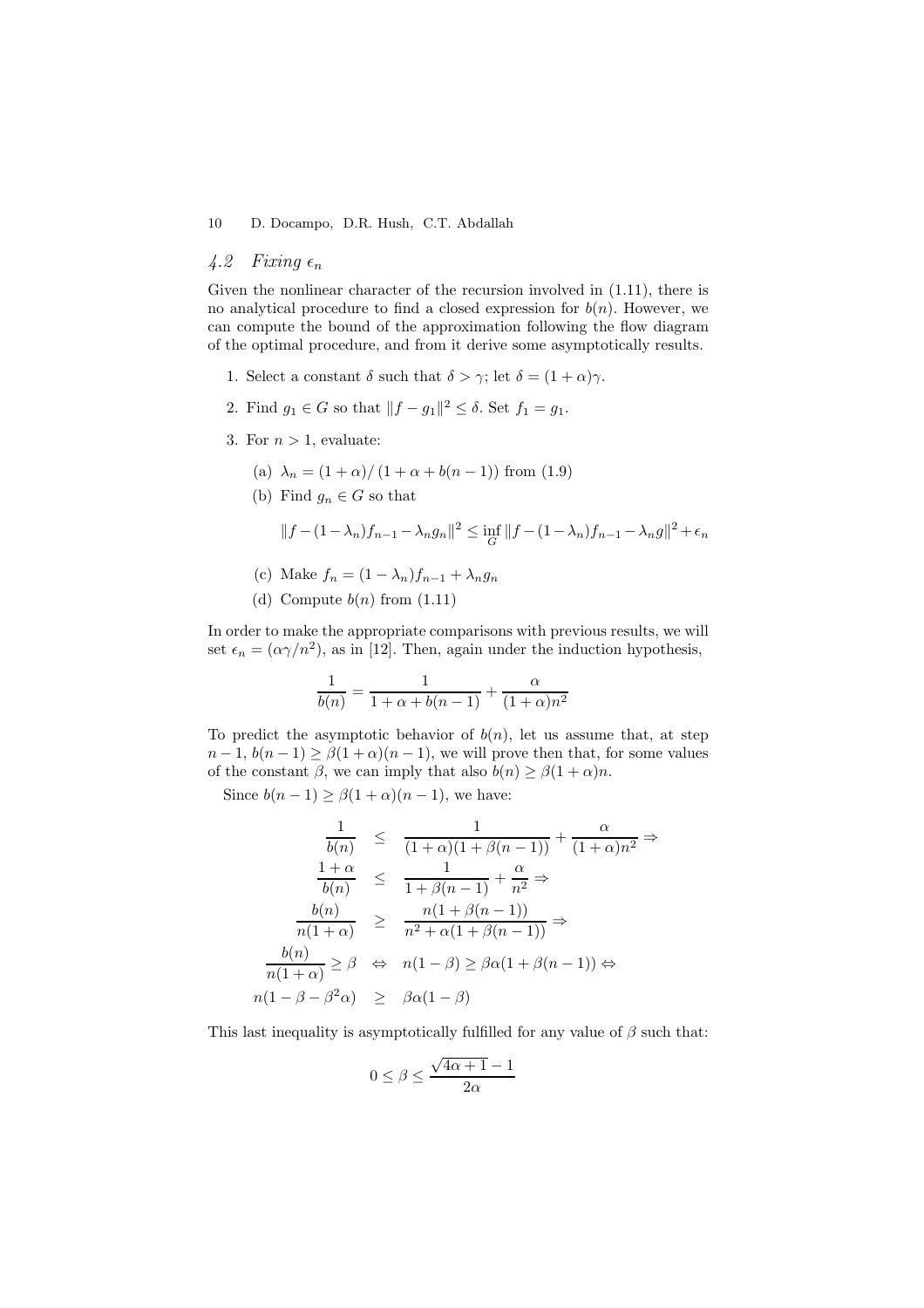#### 1. Constructive Function Approximation: Theory and Practice 11

Then, for the value of  $\epsilon_n$  selected in [12], the asymptotic value for  $b(n)$  is:

$$
b(n) = (1+\alpha)n \frac{\sqrt{4\alpha+1} - 1}{2\alpha}
$$

which is a better rate than the one obtained in [12].

In Figure 2 we show  $b(n)$  as a solid line, and the straight lines  $l(n) = n$ corresponding with the rate in [12], dotted line, and the predicted asymptotic behavior of  $b(n)$ . The figure clearly supports the asymptotic results, and shows that the constant  $\lambda_n$  found (1.9) always results in a better convergence rate than [12]. The gap between the two lines would be bigger for larger values of the constant  $\alpha$ ; in other words, the larger the constant  $\delta$ the worse the convergence rate achieved using  $\lambda = 1/n$ .



FIGURE 2. Optimal convergence rate for  $\alpha = 1$ 

#### 4.3 Fixing the rate of convergence

The remaining problem, namely: given the optimal value of  $\lambda$  find the maximum  $\epsilon_n$  for a fixed convergence rate, thus making the quasi-optimization problem at each step easier to solve, was already explicitly solved in (1.12). Again, to show how our results compare with [5] and [12], we will assume that our desired rate of convergence is given by  $b(n) = n$ .

The value  $\lambda_n = (1 + \alpha)/(n + \alpha)$  solves the optimization problem, and:

$$
\epsilon_n = \frac{\alpha \delta}{n(n+\alpha)}\tag{1.13}
$$

This is the best upper bound we can achieve for the partial error at each step of the iteration process. It is easy to show that it coincides with Barron's bound, and is always greater than the bound found in [12].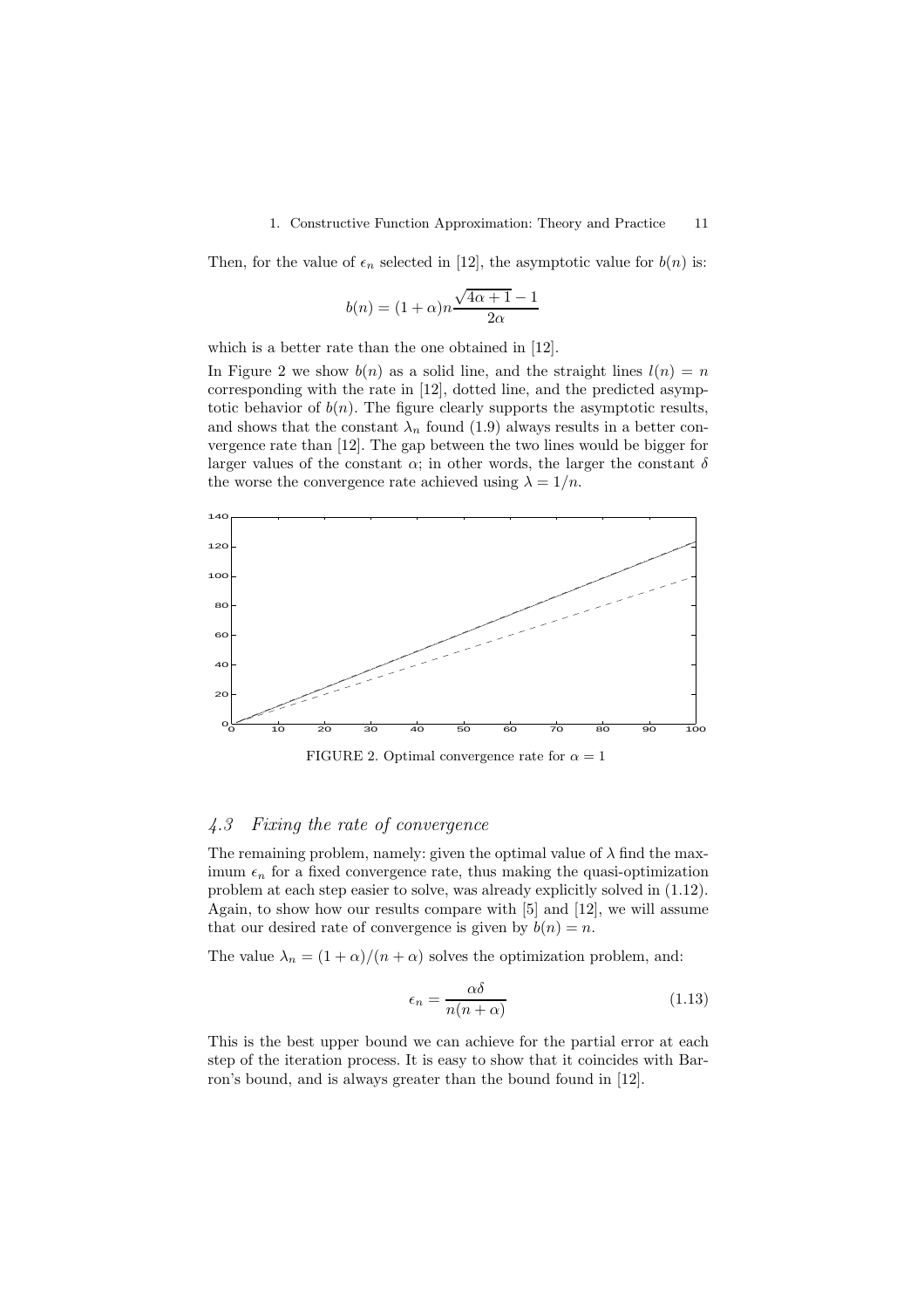Now, in Figure 3 we show the bound  $\epsilon_n$  for  $n = 5$  and  $\gamma = 1$ , as a function of  $\alpha$ . The optimal bound is shown using the solid line, while the bound from [12] is shown using a dotted line.



## 5 The Sigmoidal Class of Approximators

When discussing neural networks, we are typically referring to a system built by linearly combining a large collection of simple computing devices (i.e., nodes), each of which performs a nonlinear transformation  $\sigma$ (in general a sigmoid function) on its inputs [18]. A sigmoid is defined here as a bounded function  $\sigma(x)$ . It is now known that a 1-hidden layer static network, whose nodes are sigmoidal is capable of approximating an arbitrary (continuous) function. Many proofs of this result have appeared of which we recall the ones in [11, 20]. Until recently, these proofs have used the Stone-Weirestrass theorem and required the continuity or even differentiability of the sigmoid (or nonlinearities) in the neural net. Chen et al. [9], building on the research of Sandberg [25, 26, 27] have recently shown however that all is needed is the boundedness of the sigmoid building block. Table 5 is taken from [9] and summarizes some available results for the approximation of functions. The set  $K$  denotes a compact subset of IR<sup>n</sup> . Note that even those results labeled "constructive" still ignore the facts associated with the training algorithm and the available data.

The set of popular sigmoids include the hardlimiting threshold or Heaviside function shown in Figure  $4(a)$ :

$$
\sigma_H(x) = \begin{cases} 1 & x > 0 \\ 0 & x \le 0 \end{cases} \tag{1.14}
$$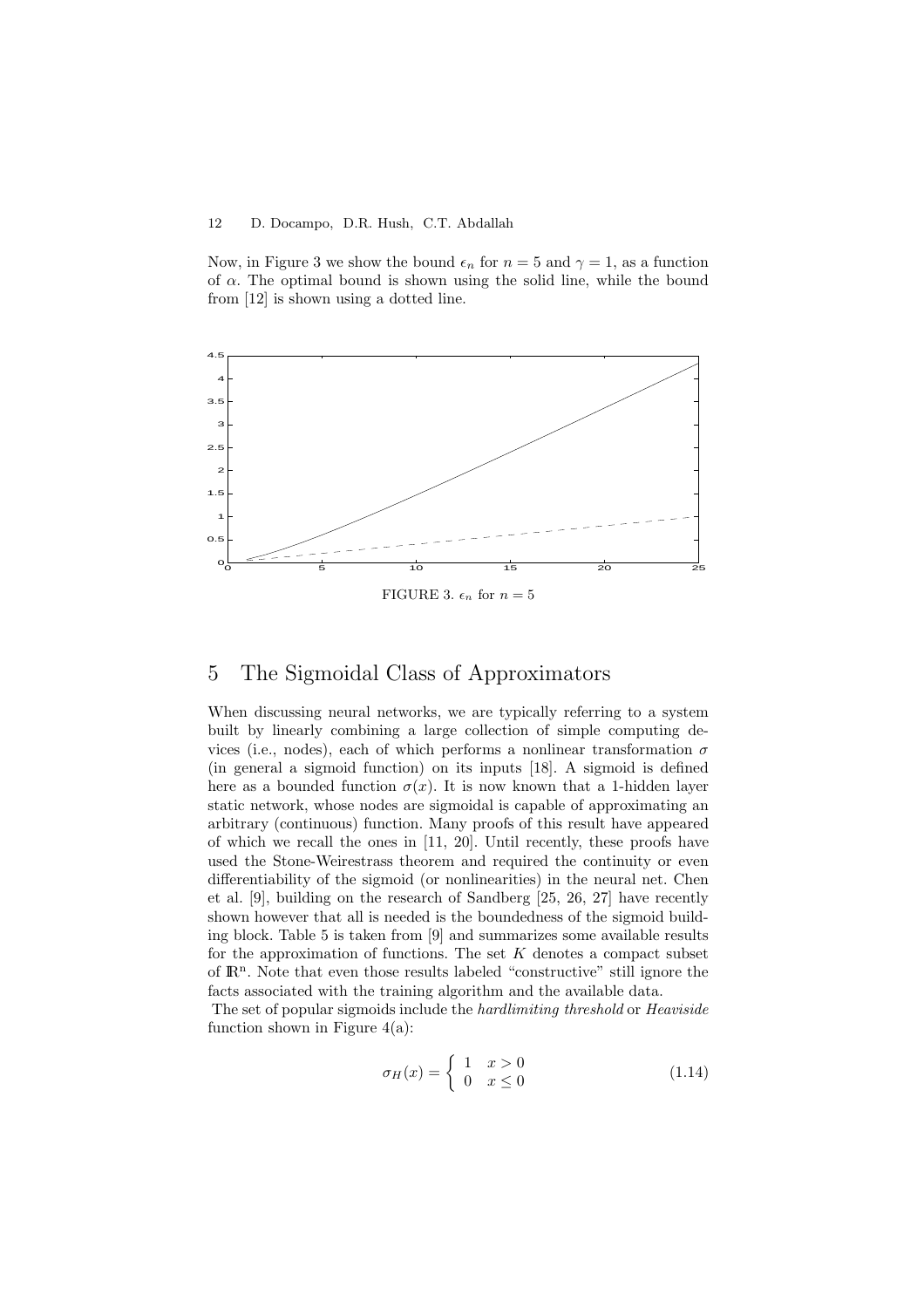|  |  |  |  | 1. Constructive Function Approximation: Theory and Practice | 13 |
|--|--|--|--|-------------------------------------------------------------|----|
|--|--|--|--|-------------------------------------------------------------|----|

| Reference | Activation Function | Approximation In               | Proof        |
|-----------|---------------------|--------------------------------|--------------|
|           | Continuous Sigmoid  | $\mathsf{K}$                   | Existential  |
|           | Bounded Sigmoid     | $L_p[K]$                       | Existential  |
| [20       | Monotone Sigmoid    | $\gamma$ f $K$                 | Constructive |
| 19        | Bounded Sigmoid     | $C(\overline{\mathbb{R}}^{n})$ | Constructive |

TABLE 1.1. Approximation Results



(a) Hardlimiter Nonlinearity (b) Sigmoid Nonlinearities

FIGURE 4. Typical Nonlinearities.

In order to derive certain learning techniques, a continuous nonlinear activation function is often required. For example, gradient descent techniques typically require that the sigmoid be differentiable [2]. Thus the threshold function is commonly approximated using the sigmoid function shown in Figure 4(b):

$$
\sigma_S(x) = \frac{1}{1 + e^{-\beta x}}\tag{1.15}
$$

The gain of the sigmoid,  $\beta$ , determines the steepness of the transition region. Note that as the gain approaches  $\infty$ , the sigmoid approaches a hardlimiting threshold. Often the gain is set equal to one, and  $\beta$  is omitted from the definition in equation (1.15). Later in this paper, we shall use the ramp equation which is another sigmoid defined as

$$
\sigma_r(\mathbf{x}) = \begin{cases}\n0, & z \le \alpha \\
(z - \alpha) / (\beta - \alpha), & \alpha \le z \le \beta \\
1, & \beta \le z\n\end{cases}\n\tag{1.16}
$$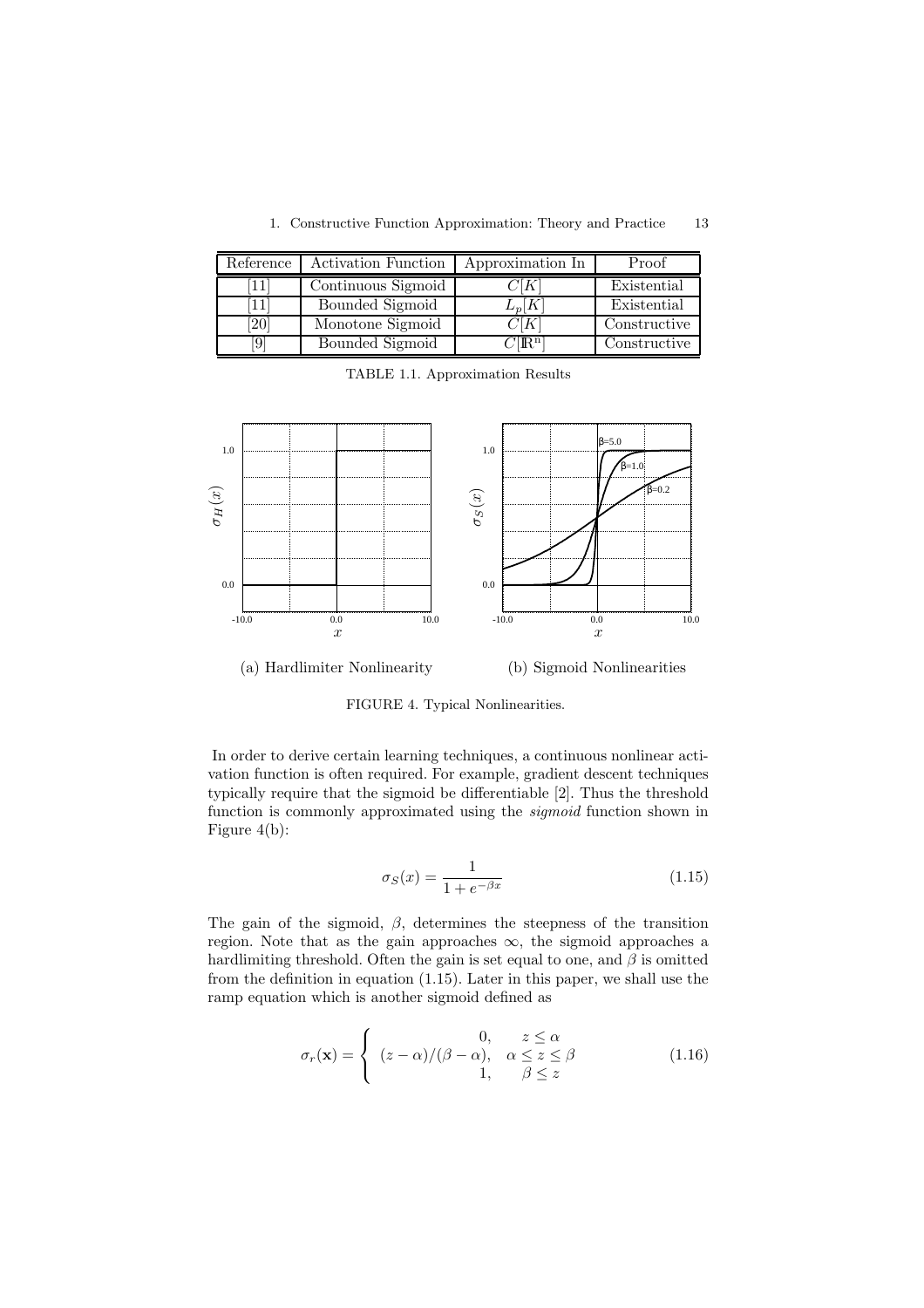14 D. Docampo, D.R. Hush, C.T. Abdallah

Initialization:  $f_0(\mathbf{x}) = 0$ for  $n = 1$  to  $n_{max}$  do 1. Compute Residual:  $e_n(\mathbf{x}) = f(\mathbf{x}) - f_{n-1}(\mathbf{x})$ <br>2. Fit Residual:  $q_n(\mathbf{x}) = \arg \min_{a \in G} ||e_n||$ 2. Fit Residual:  $g_n(\mathbf{x}) = \arg \min_{g \in G} ||e_n(\mathbf{x}) - g(\mathbf{x})||$ <br>3. Update Estimate:  $f_n(\mathbf{x}) = \alpha f_{n-1}(\mathbf{x}) + \beta g_n(\mathbf{x})$  $f_n(\mathbf{x}) = \alpha f_{n-1}(\mathbf{x}) + \beta g_n(\mathbf{x})$ where  $\alpha$  and  $\beta$  are chosen to minimize  $|| f(\mathbf{x}) - f_n(\mathbf{x}) ||$ endloop

FIGURE 5. Iterative Approximation Algorithm (IIA).

## 6 Practical Considerations

In section 2 we recalled that it is possible to approximate an unknown function  $f \in \overline{co}(G)$  with a convex combination of functions  $q_i \in G$ ,  $i = 1, 2, ..., n$ such that the approximation error is bounded by  $\delta/n$ . More importantly it was shown that the functions  $q_i$  can be found *constructively*, i.e. one at a time. The proof of this result was itself constructive, and thus provides a framework for the development of an algorithm for building these approximations. The purpose of this section is to explore such algorithms. In doing so, our primary concerns are with the feasibility and computational complexity of these algorithms. Specific statements regarding these two issues are often not possible without considering a specific class of approximating functions. For this purpose we have chosen the class of sigmoidal functions described in the previous section.

Perhaps the most straightforward algorithm that can be derived from the proof in section 3 is the iterative approximation algorithm (IIA) shown in Figure 5 [5]. This algorithm is attractive in that the main loop contains only three steps, each of which is conceptually quite simple. However, implementation of this algorithm is not so straightforward. The second step in particular can be quite difficult. This step requires that we find the function  $g_n$  that best fits the current residual. Even though this step can be difficult, it is certainly more manageable than finding all n of the  $g_i$  simultaneously, which is the more popular (non-constructive) approach used in neural networks.

The final model produced by the IIA algorithm can be expressed in the form

$$
f_n(\mathbf{x}) = \sum_{i=1}^n a_i g_i(\mathbf{x})
$$
\n(1.17)

where the  $a_i$  coefficients are simple deterministic functions of the  $\alpha$  and  $\beta$ values computed at each step of the IIA. Thus, the model produced by this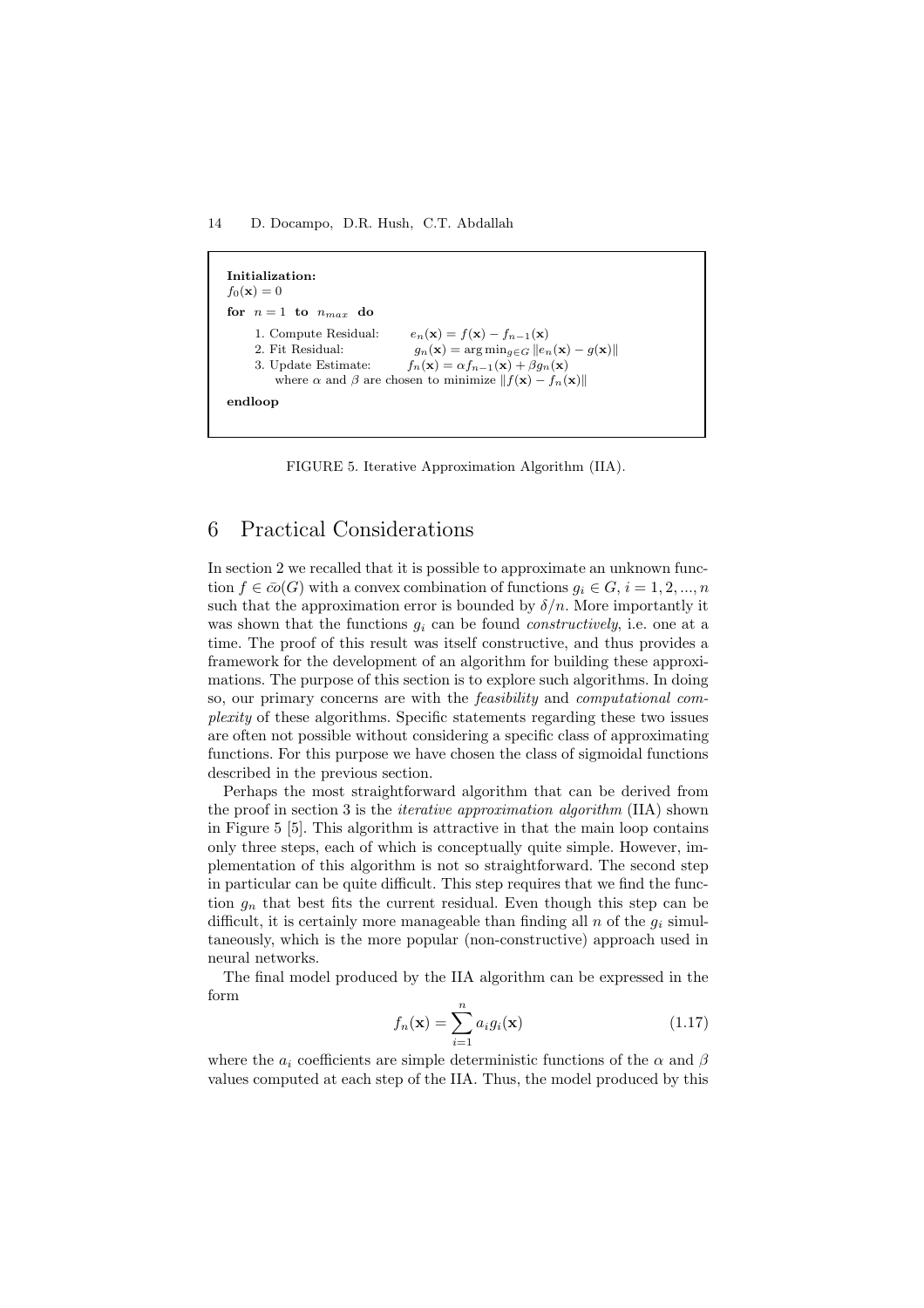algorithm has the familiar "linear combination of basis functions" form, where  ${g_i}_{i=1}^n$  forms the basis set. In this context the  $g_i$  are referred to as tunable basis functions because they are "tuned" to the data in Step 2 of the algorithm. This is in contrast to the more conventional basis function approach (e.g. polynomial expansions) where the basis are fixed a priori, and only their relative weightings (i.e. the  $a_i$ 's) are tunable.

Let us look more closely at the three steps of the IIA. The first step involves a simple subtraction which is trivial. The third step also turns out to be quite simple when the  $L_2$  norm is used. In this case the solution for  $\alpha$  and  $\beta$  has a simple closed form. The second step however, generally does not have a closed form solution. This step involves a search over the function space G for the best fitting member  $q_n$ . The intrinsic difficulty of this search depends largely on the manner in which the members of G are parameterized, but because they are *nonlinear* and *tunable* there is generally no closed form solution, so the search must be performed algorithmically. Unfortunately, even algorithmic solutions are not guaranteed to produce the optimal function in an efficient manner. All is not lost however, since it is often possible to produce "good approximations" (i.e. near optimal functions) in a computationally efficient manner. This may be adequate, since the function produced in Step 2 does not need to be optimal to achieve the  $O(1/n)$  bound in approximation error. In section 3 we saw that it was sufficient for Step 2 to produce a function that is within  $O(1/n^2)$  of the optimum. A question remains however, as to whether or not this can actually be achieved. Although efficient algorithms exist for Step 2, we know of no proof that any such algorithm can produce functions that satisfy the  $O(1/n^2)$  tolerance in polynomial time. To our knowledge this is an open question.

In practice it is common to use a *refitting* (or *backfitting*) procedure to "fine tune" the result of the IIA. This procedure can compensate somewhat for the suboptimal result produced at Step 2, and also to some degree for the possible limitations due to the constructive nature of the IIA. A typical refitting procedure is shown in Figure 6. The basic idea is to refit each basis function, one at a time, to the residual formed from the approximation using the other  $n-1$  basis functions. This algorithm has the same attributes as the IIA: it optimizes individual basis functions by fitting them to a residual, and then reintegrates them into the overall fit. It differs from the IIA in that the residual is computed differently, and that the starting point for each refitting is usually close to its final point. This means that the search in Step 3 is generally very fast compared to its counterpart in Step 2 of the IIA. Because of this, refitting usually runs much faster than the IIA.

#### 6.1 Projection Pursuit Methods

This section presents a brief introduction to projection pursuit (PP) methods [21]. Projection pursuit can be thought of as a general methodology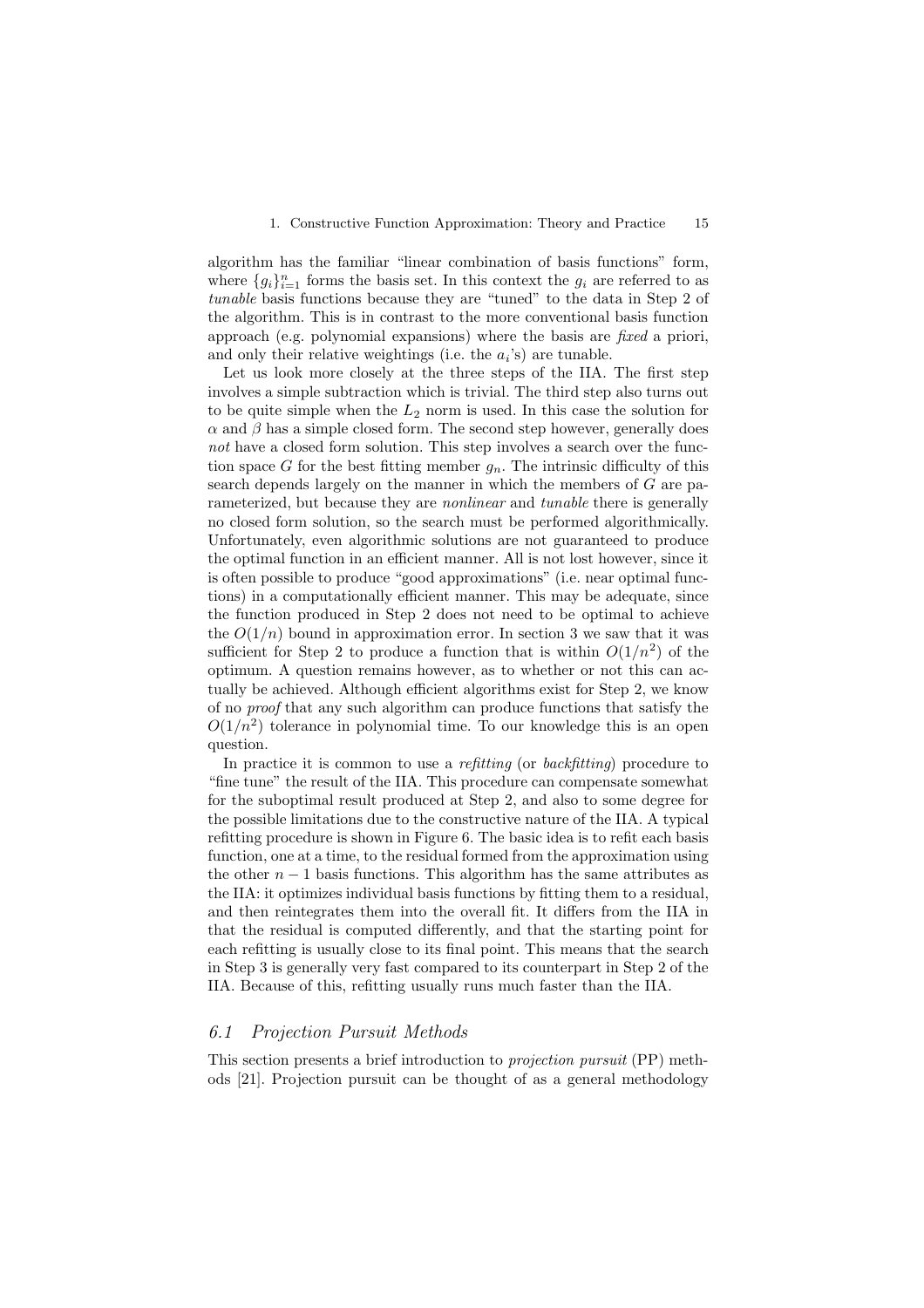for  $i = 1$  to n do 1. Compute  $f_{n-1}$ :  $\sum_{j\neq i}^na_jg_j(\mathbf{x})$ 2. Compute Residual:  $e_{n-1}(\mathbf{x}) = f(\mathbf{x}) - f_{n-1}(\mathbf{x})$ 3. Fit Residual:  $g_i(\mathbf{x}) = \arg \min_{g \in G} ||e_{n-1}(\mathbf{x}) - g(\mathbf{x})||$ <br>4. Update Estimate:  $f_n(\mathbf{x}) = \sum_{j=1}^n a_j g_j(\mathbf{x})$ 4. Update Estimate: where  ${a_i}$  are chosen to minimize  $|| f(\mathbf{x}) - f_n(\mathbf{x})||$ endloop

FIGURE 6. Refitting Algorithm.

for data exploitation that can be used in a variety of problem domains including regression, classification, density estimation and data exploration [16, 14, 15, 21]. When used for regression, PP encompasses a popular class of algorithms used to solve Step 2 of the IIA. The motivation for projection pursuit regression (PPR) is the following. Nonlinear regression can be performed accurately and robustly in lower dimensions (e.g. 1 or 2) using a wide variety of techniques (e.g. polynomials, splines, Parzen windows, etc.). However, the natural extension of these techniques to higher dimensional problems is hampered by the curse of dimensionality. This curse manifests itself in a variety of ways, one of which is in the rapid growth in the number of free parameters associated with the model. For example, in dimension d the number of free parameters associated with a polynomial model of degree q is  $O(d<sup>q</sup>)$ . This number can become quite large for even modest values of  $q$  and  $d$ . Projection Pursuit methods attempt to circumvent the curse of dimensionality by projecting the input to a 1–dimensional space before fitting a nonlinear regression function. The projection is usually linear (or affine) and thus defines a "direction of pursuit" in the original d–dimensional space. The key to success with PPR methods is in finding good projection directions. One version of the PPR algorithm is shown in Figure 7 [21]. The univariate fit in Step 2 can be performed using any number of nonlinear regression methods (cubic splines are a popular choice). Finding the new projection in Step 3 is the most difficult step in the algorithm. This is a nonlinear optimization problem that can be approached in a variety of ways. We will explore this step in more detail through a specific example in the next section, but for now suffice it to say that it can be computationally expensive. Although PP has become a very popular technique for nonlinear regression, the complexity of Step 3, as well as the potentially large number of iterations required for convergence of the main loop, make it a computationally expensive procedure. In the next section we show how PPR can be used with neural networks. Initially this amounts to little more than using the logistic function for  $\phi$  in PPR. But as we shall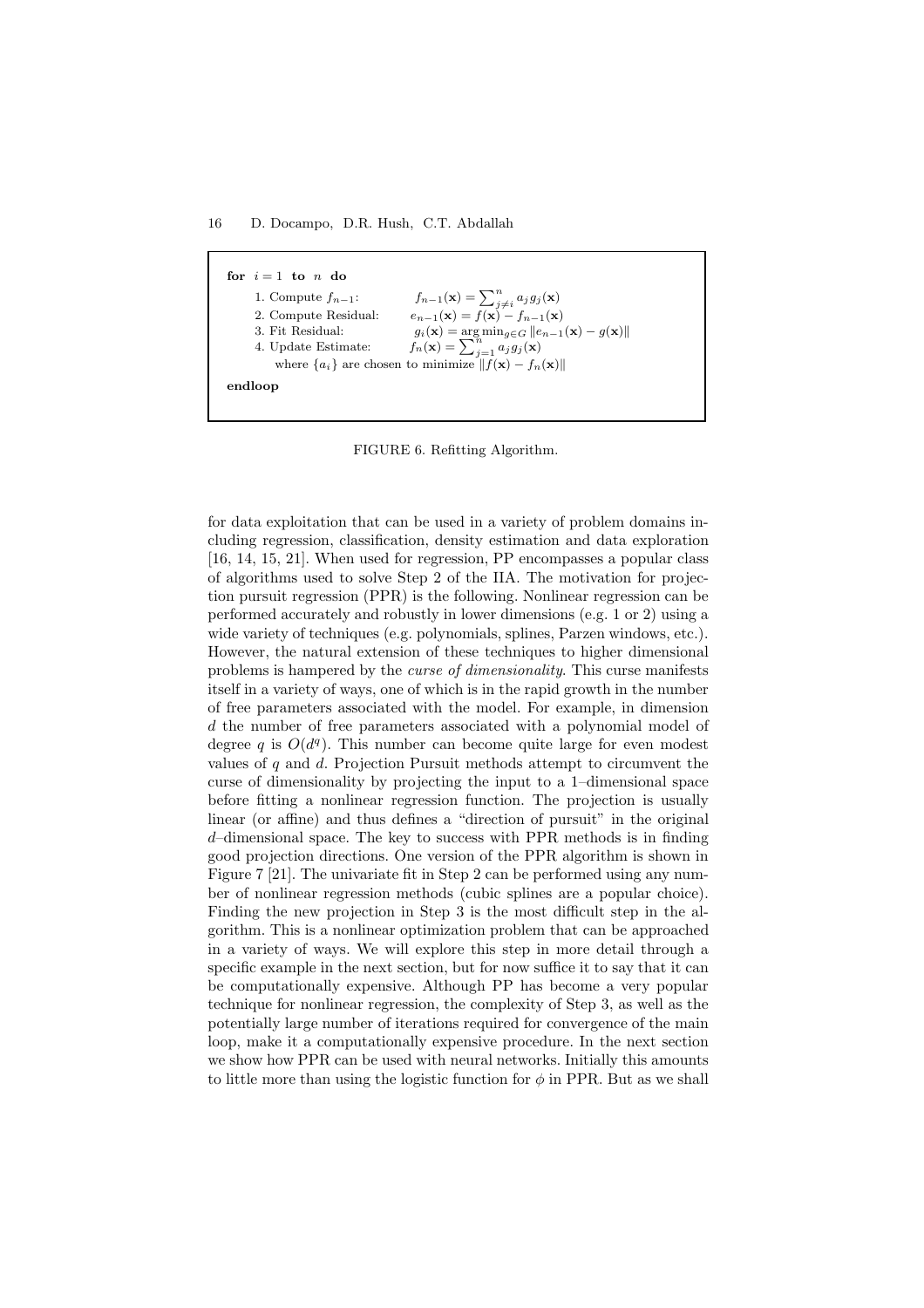1. Constructive Function Approximation: Theory and Practice 17

```
Initialization:
Choose an initial projection, w_0repeat
      1. Project Data:
                                                                              _k^Tx
      2. Univariate Fit (find \phi with w fixed): \phi_k = \arg \min_{\phi} ||y - \phi(u)||3. Update Projection (find w with \phi fixed): \mathbf{w}_{k+1} = \arg\min_{\mathbf{w}} ||y||\phi_k(\mathbf{w}^T\mathbf{x})until (\mathbf{w}_k \text{ converges});
```
FIGURE 7. The Projection Pursuit Regression Algorithm.

see, the computational efficiency can be improved dramatically if we use piecewise continuous functions (called "ramp functions") instead.

#### 6.2 Projection Pursuit with Neural Networks

We use the following notation to simplify our development in this section. The symbol  $\tilde{\mathbf{x}}$  will be used to represent input vectors  $\mathbf{x}$  that have been augmented with a 1 in the first position, i.e.

$$
\tilde{\mathbf{x}} = \begin{bmatrix} 1 \\ \mathbf{x} \end{bmatrix} \tag{1.18}
$$

Similarly,  $\tilde{\mathbf{w}}$  will be used to represent weight vectors  $\mathbf{w}$  that have been augmented with a "bias" weight in the first position

$$
\tilde{\mathbf{w}} = \left[ \begin{array}{c} w(0) \\ \mathbf{w} \end{array} \right] \tag{1.19}
$$

The dimension of these augmented vectors is  $d+1$  and is denoted  $\tilde{d}$ .

In neural networks the most popular tunable basis function is arguably the logistic function,

$$
\sigma_l(\mathbf{x}) = (1 + e^{-(\tilde{\mathbf{w}}^T \tilde{\mathbf{x}})})^{-1}
$$
\n(1.20)

This function is smooth, bounded and parameterized by the weight vector  $\tilde{\mathbf{w}}$ . If we wish to use the logistic function in the PPR algorithm it needs to be scaled and shifted so that it can better fit functions with arbitrary range and position. These scaled and shifted logistic functions form the members of  $G_s$ ,

$$
g(\mathbf{x}) = a_0 + a_1 \sigma_l(\mathbf{x}) = a_0 + a_1 (1 + e^{-(\tilde{\mathbf{w}}^T \tilde{\mathbf{x}})})^{-1}
$$
(1.21)

Although one could argue that this scaling and shifting is not needed, since it can be accounted for by the linear weights in  $(1.17)$ , it is more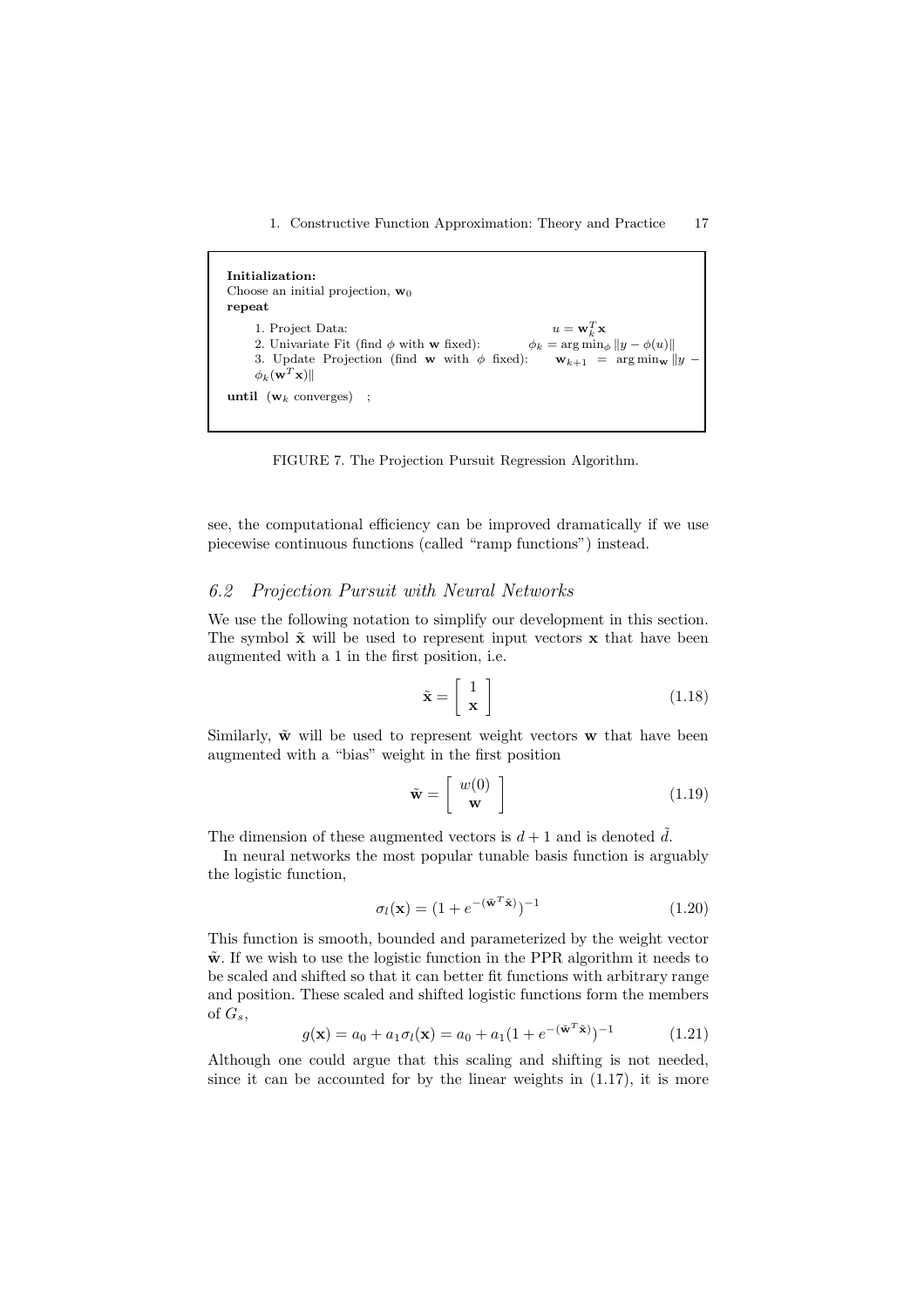convenient from the standpoint of algorithmic development to include them separately as we have done here. When viewed from the projection pursuit perspective,  $\tilde{\mathbf{w}}$  plays the role of the projection vector and q plays the role of the regression function  $\phi$ . In this case, Step 2 of the PPR algorithm involves updating the coefficients  $a_0$  and  $a_1$ .

Using  $g$  in  $(1.21)$  as the basis, the optimization problem in Step 2 of the IIA (or equivalently Steps 2 and 3 of PPR) takes on the form

$$
\theta_l^* = \{a_0, a_1, \tilde{\mathbf{w}}\}^* = \arg\min_{\theta_l} \int \left(e_n(\mathbf{x}) - a_0 - a_1 \sigma_l(\mathbf{x})\right)^2 d\mu(\mathbf{x}) \qquad (1.22)
$$

where  $\mu(\mathbf{x})$  is a suitable probability measure on the input space. In practice we don't have access to  $e_n(\mathbf{x})$  (recall that  $e_1(\mathbf{x}) = f(\mathbf{x})$ ), only samples of this function at a finite number points in the input space. This forces us to consider a somewhat different optimization problem, where we seek the  $\theta_l$ that minimizes the error over the sample data set  $\{\mathbf{x}_i, e_n(\mathbf{x}_i)\}, i = 1, 2, ...N$ . This new optimization problem takes on the form

$$
\theta_{l,N}^* = \{a_0, a_1, \tilde{\mathbf{w}}\}_N^* = \arg\min_{\theta_l} \sum_{i=1}^N \left(e_n(\mathbf{x}_i) - a_0 - a_1 \sigma_l(\mathbf{x}_i)\right)^2 \tag{1.23}
$$

The solution to this optimization problem is generally different from the solution to (1.22). This in turn introduces error into our estimate of  $g_n$ . If we let  $g_{n,N}$  represent the function parameterized by  $\theta_{l,N}^*$  in (1.23), then there is an error of the form

$$
e_{n,N} = g_{n,N} - g_n \tag{1.24}
$$

due to the fact that  $q$  is estimated using a finite number of samples. This error is referred to as the estimation error [4]. The extent to which this error becomes significant depends largely on the quantity and richness of the sample data. For a single sigmoidal function Barron has shown that the estimation error is bounded by the following expression [4]

$$
||e_{n,N}|| = O(d \log N/N) \tag{1.25}
$$

where all  $N$  samples are assumed to be independent and identically distributed (IID). This result assumes "perfect learning", i.e. that  $\theta_{l,N}^*$  is the global optimum of (1.23). Thus, if we hope to estimate  $g_n$  closely enough so that  $e_{n,N}$  is within  $O(1/n^2)$  of  $e_n$ , Barron's result tells us that the number of samples N should satisfy  $N/\log N = \Omega(dn^2)$ . With this in mind we turn to the task of actually solving for  $\theta_{l,N}^*$  in (1.23).

The solution to (1.23) has no closed form. This is easy to see because  $\sigma_l$  is a nonlinear function of the weight vector  $\tilde{\mathbf{w}}$ . But (1.23) is an unconstrained nonlinear optimization problem with a differentiable criterion, and thus lends itself to a wide variety of local descent search methods. The most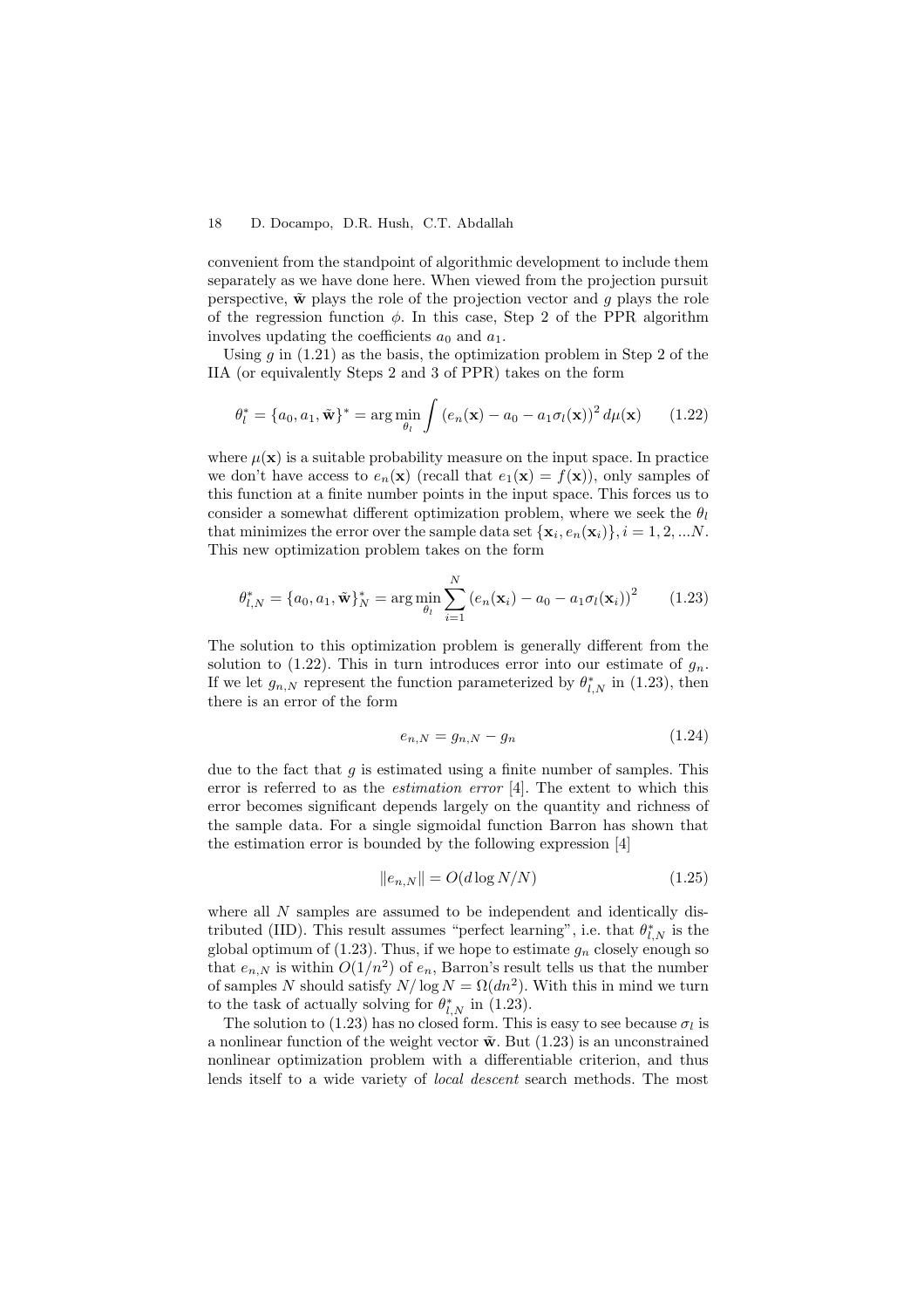popular method (the backpropagation algorithm [24]) uses a stochastic gradient approach. A number of more sophisticated algorithms such as Levenberg–Marquart, conjugate gradient and modified–Newton have also been proposed (see [6] for an overview of these methods). Unfortunately, the characteristics of the criterion in (1.23) can make it very difficult to optimize. Local minima can be a real problem. Their exact number and location depend largely on the data set, but it is possible to have up to an exponential number of them [1]. In addition, convergence is generally quite slow for local descent methods, and a robust stopping criteria for these searches is especially difficult to come by (see [19] for a perspective on why this is true). Although it is difficult to avoid all of these problems entirely, their degree of severity can be reduced tremendously by making a slight change in the basis function.

By replacing the logistic function with the ramp function (described in (1.16) and repeated below), Breiman and Friedman were able to develop a search algorithm that runs orders of magnitude faster than algorithms like backpropagation [7]. A ramp function is defined as follows. Let  $z = \mathbf{w}^T \mathbf{x}$ , then

$$
\sigma_r(\mathbf{x}) = \begin{cases}\n0, & z \le \alpha \\
(z - \alpha) / (\beta - \alpha), & \alpha \le z \le \beta \\
1, & \beta \le z\n\end{cases}\n\tag{1.26}
$$

This function can be viewed as a piecewise continuous approximation to the logistic function defined in (1.20). It is a member of  $G_s$  defined in section 5 and thus satisfies all the properties necessary for the approximation (and estimation) error bounds presented previously.

Following the previous development for the logistic function, the members of  $G_s$  derived from the ramp function are of the form

$$
g(\mathbf{x}) = a_0 + a_1 \sigma_r(\mathbf{x}) \tag{1.27}
$$

The optimization problem (corresponding to Step 2 of the IIA) then takes on the form

$$
\theta_{r,N}^* = \{a_0, a_1, \alpha, \beta, \mathbf{w}\}_{N}^* = \arg\min_{\theta_r} \sum_{i=1}^{N} \left[e_n(\mathbf{x}_i) - a_0 - a_1 \sigma_r(\mathbf{x}_i)\right]^2 \quad (1.28)
$$

subject to the constraint

$$
\|\mathbf{w}\| = 1\tag{1.29}
$$

An algorithm for approximating  $\theta_{r,N}^*$  is shown in Figure 8 [7]. Conceptually this algorithm partitions the input samples into three sets,  $S_-\,$ ,  $S_l$  and  $S_{+}$ , and performs a least-squares fit to the samples in each set separately. The fit to  $S_-\,$  and  $S_+$  is a constant  $(0^{th}$  order fit), while the fit to  $S_l$  is a hyperplane ( $1^{st}$  order fit). It then uses the result of these fits to re–partition the data into new sets  $S_-\,$ ,  $S_l$  and  $S_+$ . This process is continued until the partitions converge. The bulk of the work performed in the main loop of this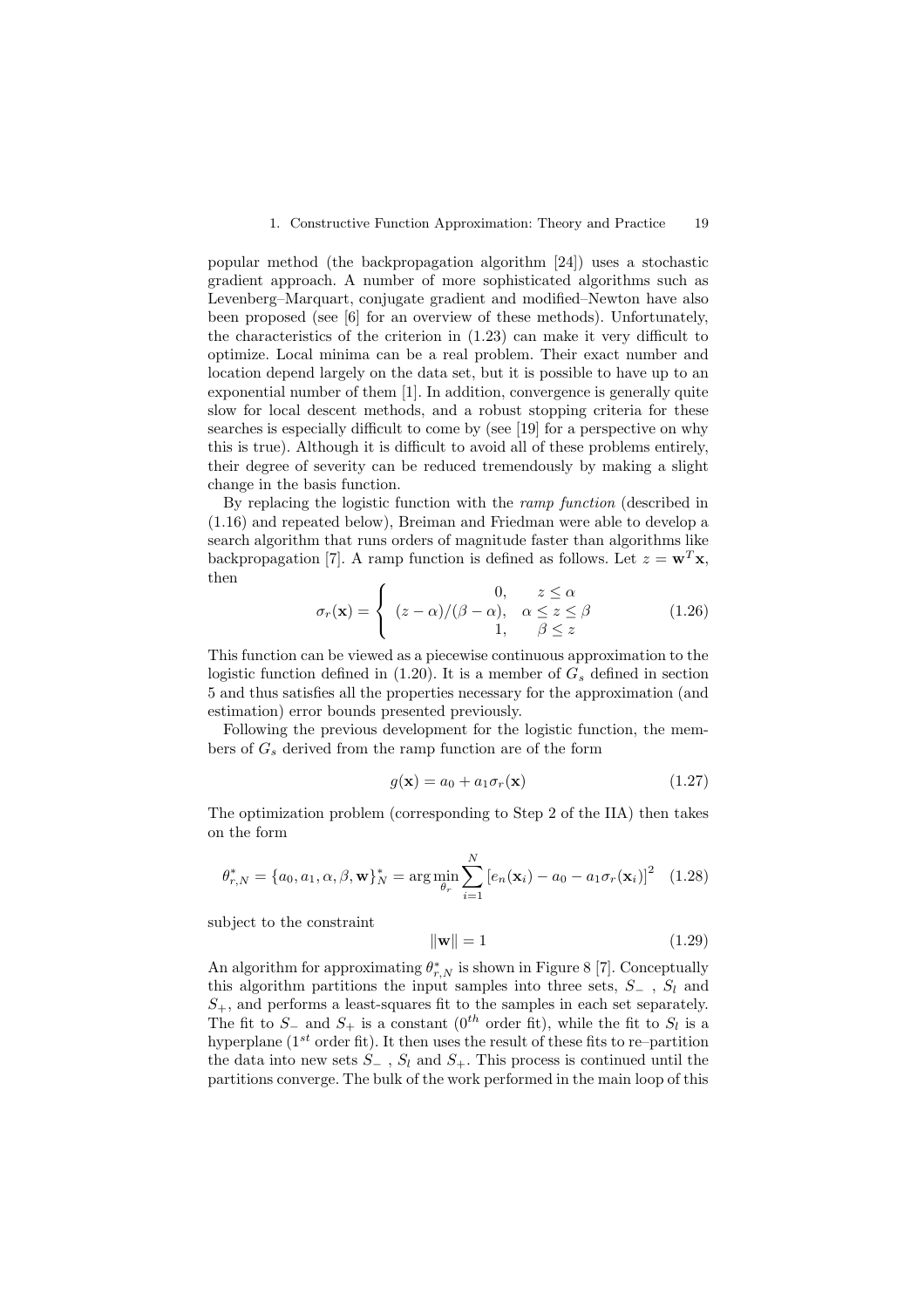{ Let  $y_i = e_n(\mathbf{x}_i)$  below. } Initialization: Make initial guesses for **w**,  $\alpha$  and  $\beta$ repeat 1. Compute  $z_i = \mathbf{w}^T \mathbf{x}_i, i = 1, 2, ..., N$ . 2. Partition the input data into  $S_-, S_l$  and  $S_+$ :  $S_ = \{(\mathbf{x}_i, y_i) : z_i < \alpha\}$  $S_l = \{(\mathbf{x}_i, y_i) : \alpha \leq z_i \leq \beta\}$  $S_+ = \{(\mathbf{x}_i, y_i) : \beta < z_i\}$ 3. Perform Least-Squares Fit to  $S_-, S_l$  and  $S_+$ :  $\mathbf{R} = (\sum_{S_l} \tilde{\mathbf{x}}_i \tilde{\mathbf{x}}_i^T)/N_l$  $\mathbf{r} = (\sum_{S_l} \tilde{\mathbf{x}}_i y_i)/N_l$  $\beta_- = (\sum_{S_-} y_i)/N_ \beta_{+} = (\sum_{S_{+}} y_{i})/N_{+}$  $\tilde{\mathbf{w}} = \mathbf{R}^{-1}\mathbf{r}$ 4. Update  $\alpha$  and  $\beta$ :  $\alpha = (\beta_- - \tilde{\mathbf{w}}(0))/\|\mathbf{w}\|$  $\beta = (\beta_+ - \tilde{\mathbf{w}}(0))/\|\mathbf{w}\|$ 5. Normalize w:  $\mathbf{w} = \mathbf{w}/\|\mathbf{w}\|$ until  $(\mathbf{w}, \alpha, \beta \text{ converge})$  ; Compute the bias and scale parameters:  $a_0 = \beta_$  $a_1 = \beta_+ - \beta_-$ End

FIGURE 8. Breiman/Friedman Ramp Function Algorithm.

algorithm involves least-squares fitting, a process for which very efficient and numerically robust algorithms exist. Experience with this algorithm shows that it converges very quickly and scales well to higher dimensions. Its efficiency and robustness is often far superior to that of local descent algorithms (like backpropagation) used with the logistic basis.

## 7 Conclusions

In this paper, we have reviewed some theoretical results on constructive function approximation. We have specifically set up a framework where constructive algorithms based on convex combinations of elements taken from a subset of a Hilbert space can be analized. We have obtained the optimal values for the coefficients in the convex expansions to guarantee a desired convergence rate. We have also studied the trade-off between global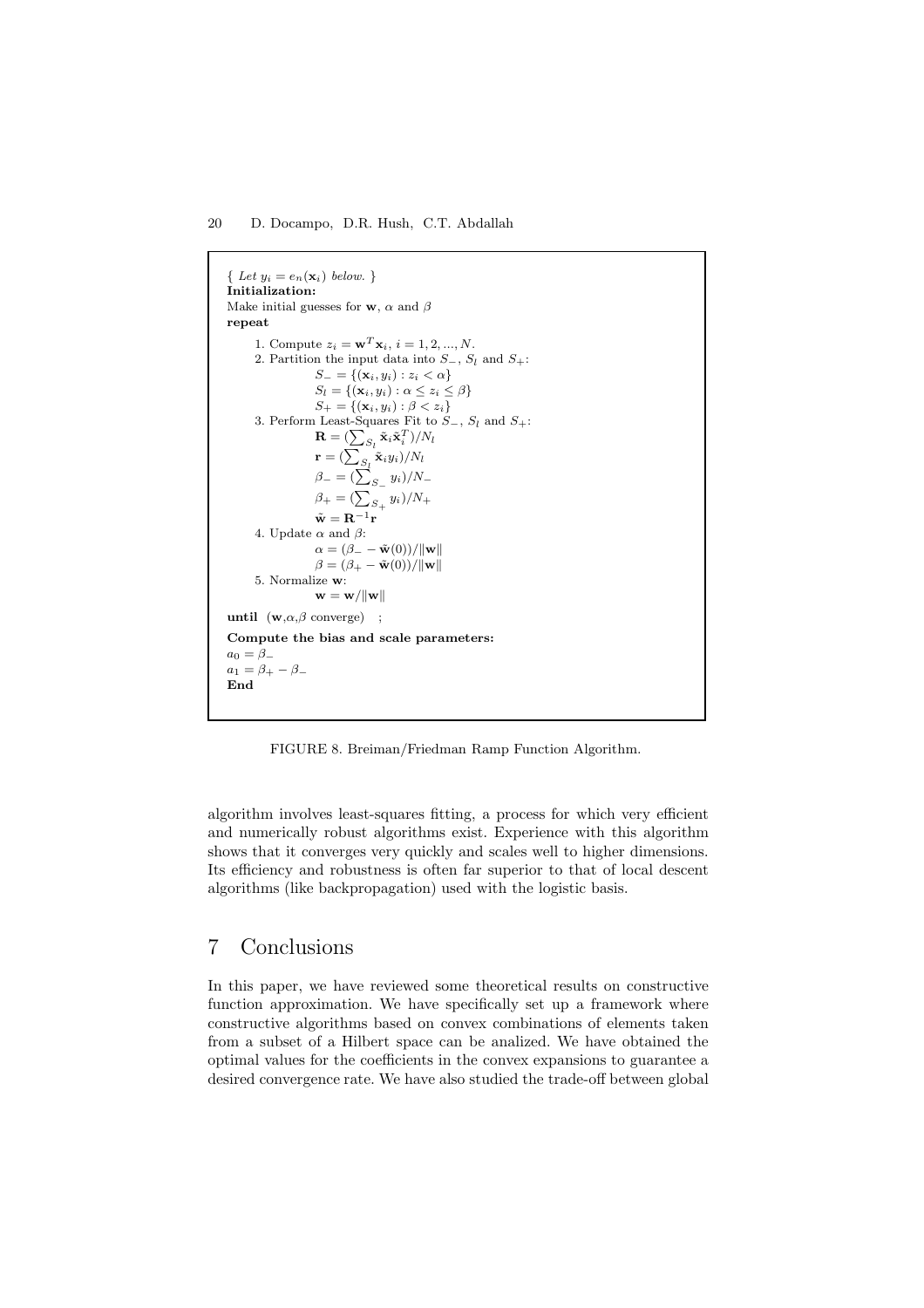1. Constructive Function Approximation: Theory and Practice 21

and partial errors for those optimal values.

It was recalled that one can achieve an approximation error bound of  $O(1/n)$ , with n sigmoidal units, obtained one at a time. From a practical standpoint we have revealed several potential barriers to achieving this bound:

- 1. The function  $g_n$  in Step 2 of the IIA must be estimated from a finite number of examples.
- 2. The solution to Step 2 of the IIA has no closed form, and must be sought algorithmically.
- 3. No provably efficient algorithm is guaranteed to produce the optimal function at Step 2, or for that matter a function that is within the  $O(1/n^2)$  tolerance.

In spite of these barriers, it is reasonable to assume that the  $O(1/n)$  bound on approximation error can actually be achieved in practice, as long as the training examples are sufficiently rich. For higher dimensional problems it becomes essential to use algorithms like the one in Figure 8 if we hope to achieve good approximations in a reasonable time. In addition, we must often employ the refitting procedure in Figure 6 to compensate for the suboptimal functions produced in Step 2 of the IIA. Future work will concentrate on studying Step 2 of the IIA, and on studying approximating results for dynamical neural networks from a constructive point of view.

## 8 Acknowledgments

The research of D. Docampo was supported by CICYT (TIC96-0500-C10- 10), ISTEC, and the US Air Force. The research of C.T. Abdallah and D.R. Hush was supported by ISTEC, and Boeing Computer Services Contract number W-30045.

#### 9 References

- [1] P. Auer, M. Herbster, and M.K. Warmuth. Exponentially many local minima for single neurons. In D. Touretzky, M.C. Mozer, and M.E. Hasselmo, editors, Advances in Neural Information Processing Systems 8, pages 316–322. Morgan Kaufmann, 1996.
- [2] P. Baldi. Gradient descent learning algorithm overview: A general dynamical systems perspective. IEEE Trans. Neural Nets, 6(1):182– 195, 1995.
- [3] A.R. Barron. Statistical properties of artificial neural networks. In Proceedings of the 28th IEEE Conf. on Decision and Control, pages 280–285, 1989.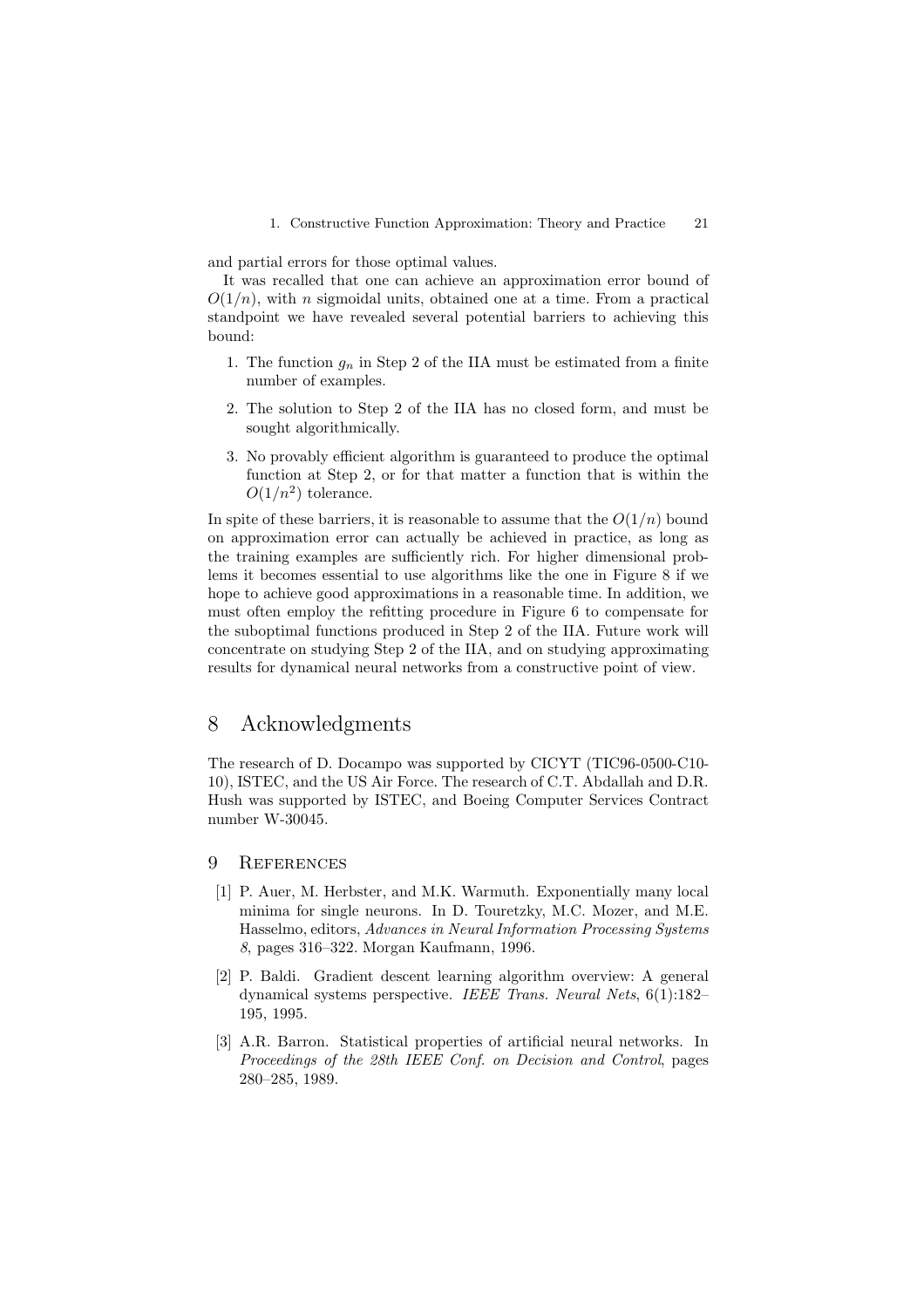- 22 D. Docampo, D.R. Hush, C.T. Abdallah
	- [4] A.R. Barron. Approximation and estimation bounds for artificial neural networks. In L.G. Valiant and M.K. Warmuth, editors, Proceedings of the 4th Annual Workshop on Computational Learning Theory, pages 243–249, 1991.
	- [5] A.R. Barron. Universal approximation bounds for superpositions of a sigmoidal function. IEEE Transactions on Information Theory, 39(3):930–945, 1993.
	- [6] R. Battiti. First- and second–order methods for learning: between steepest descent and newton's method. Neural Computation, 4(2):141– 166, 1992.
	- [7] L. Breiman and J.H. Friedman. Function approximation using ramps. In Snowbird Workshop on Machines that Learn, 1994.
	- [8] L. Breiman. Hinging hyperplanes for regression, classification and function approximation. IEEE Trans. on Inf. Theory, 39(3), 1993.
	- [9] T. Chen, H. Chen, and R-W. Liu. Approximation capability in  $C(R<sup>n</sup>)$ by multilayer feedforward networks and related problems. IEEE Trans. Neural Nets, 6(1):25–30, 1995.
- [10] E.W. Cheney. Topics in approximation theory, 1992.
- [11] G. Cybenko. Approximation by superpositions of a sigmoidal function. Mathematics of Control, Signals, and Systems, 2(4):303–314, 1989.
- [12] A. T. Dingankar and I. W. Sandberg. A note on error bounds for approximation in inner product spaces. Circuits, Systems and Signal Processing, 15(4):519–522, 1996.
- [13] J.H. Friedman. Multivariate adaptive regression splines. The Annals of Statistics, 19, 1991.
- [14] J.H. Friedman and W. Stuetzle. Projection pursuit regression. J. Amer. Stat. Assoc., 76:817–823, 1981.
- [15] J.H. Friedman, W. Stuetzle, and A. Schroeder. Projection pursuit density estimation. J. Amer. Stat. Assoc., 79:599–608, 1984.
- [16] J.H. Friedman and J.W. Tukey. A projection pursuit algorithm for exploratory data analysis. IEEE Transactions on Computers, C– 23(9):881–890, 1974.
- [17] F. Girosi and G. Anzellotti. Convergence rates of approximation by translates. Technical Report 1288, MIT Art. Intell. Lab., 1992.
- [18] Simon Haykin. Neural Networks: A Comprehensive Foundation. Macmillan, New York, 1992.